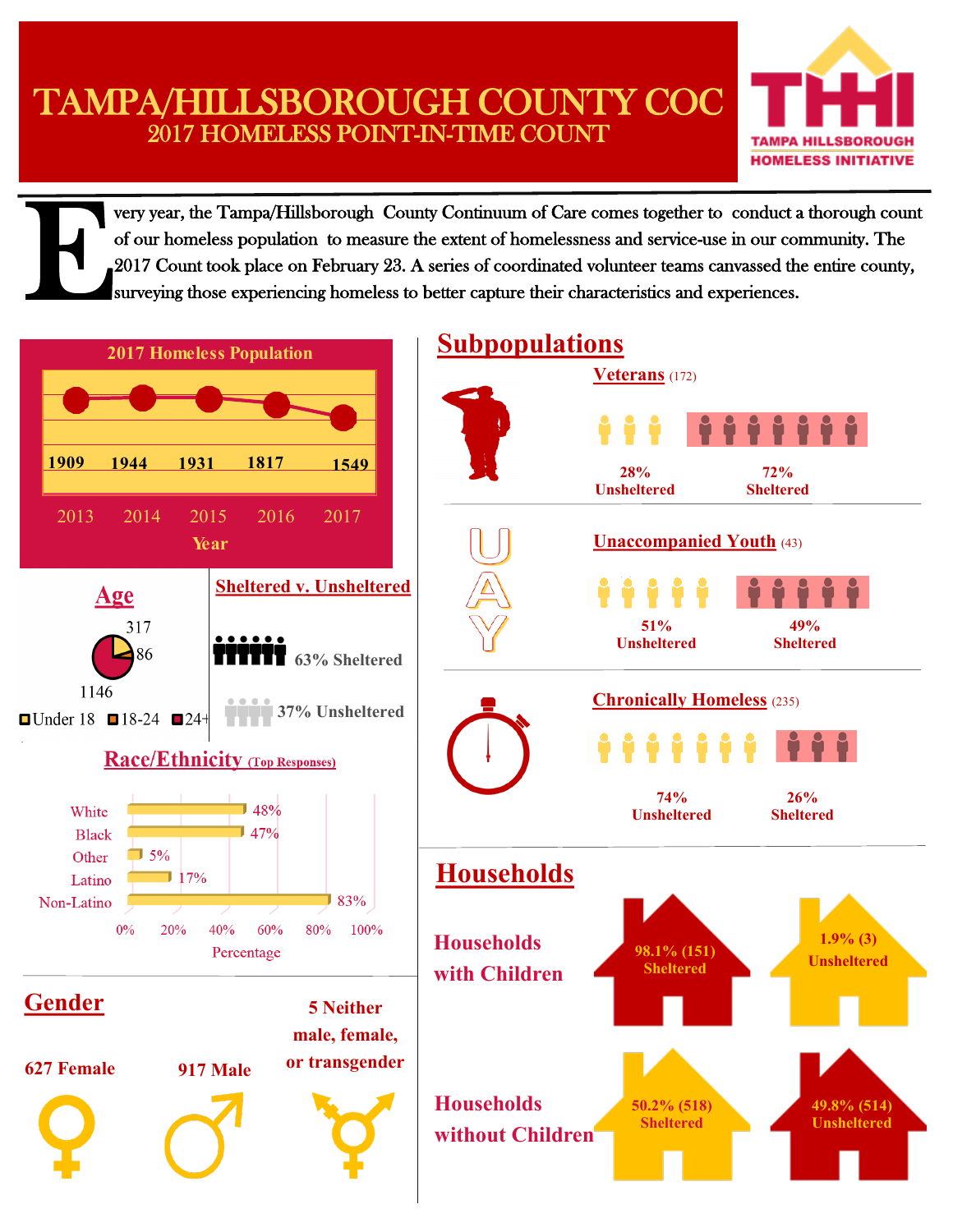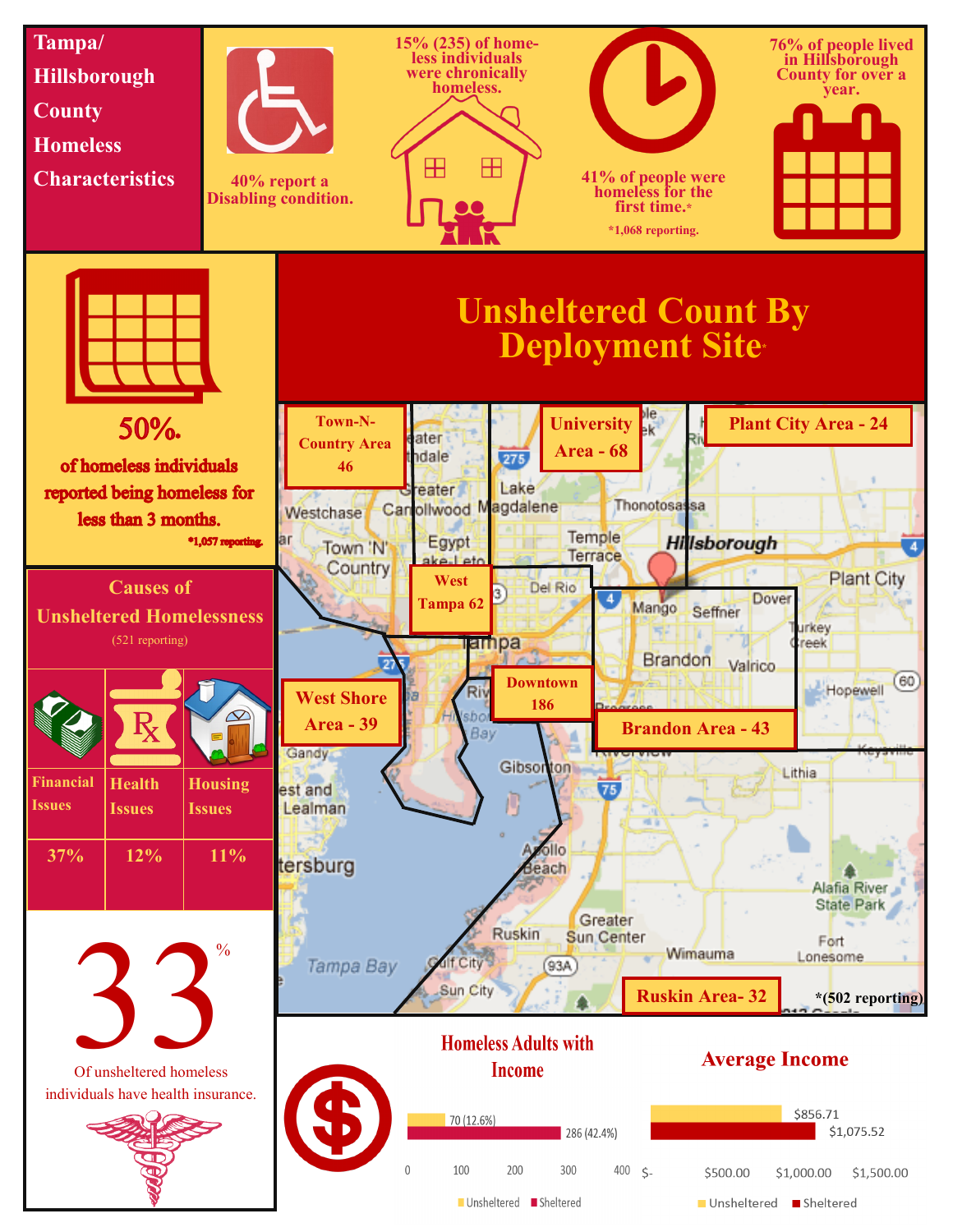Inventory Count Date: 2/23/2017 Population: Sheltered and Unsheltered Count

### **Persons in Households with at least one Adult and one Child**

|                                                          | <b>Sheltered</b> |              |
|----------------------------------------------------------|------------------|--------------|
|                                                          | Emergency        | Transitional |
| <b>Total Number of</b><br>Households                     | 107              | 44           |
| <b>Total Number of</b><br>persons<br>(Adults & Children) | 326              | 138          |
| <b>Number of Persons</b><br>(under age 18)               | 215              | 92           |
| <b>Number of Persons</b><br>$(18 - 24)$                  | 18               | 13           |
| <b>Number of Persons</b><br>(over age 24)                | 93               | 33           |

|     | <b>Sheltered</b> |
|-----|------------------|
| ncy | Transitional     |
| 107 | 44               |
| 326 | 138              |
| 215 | 92               |
| 18  | 13               |
| 93  | 33               |

| <b>Gender</b>         |           | <b>Sheltered</b> | Unsheltered    |
|-----------------------|-----------|------------------|----------------|
| (adults and children) | Emergency | Transitional     |                |
| Female                | 226       | 93               |                |
| Male                  | 100       | 45               | $\overline{4}$ |
| Transgender           | 0         | 0                | 0              |

| <b>Ethnicity</b>            |           | <b>Sheltered</b> | Unsheltered |
|-----------------------------|-----------|------------------|-------------|
| (adults and children)       | Emergency | Transitional     |             |
| Non-Hispanic/Non-<br>Latino | 240       | 109              | 15          |
| Hispanic/Latino             | 86        | 29               |             |

| <b>Sheltered</b><br><b>Unsheltered</b> |  |
|----------------------------------------|--|
| Transitional                           |  |
| 93                                     |  |
| 45                                     |  |
| 0                                      |  |

|     | <b>Sheltered</b> |
|-----|------------------|
| ncy | Transitional     |
| 240 | 109              |
| 86  | 29               |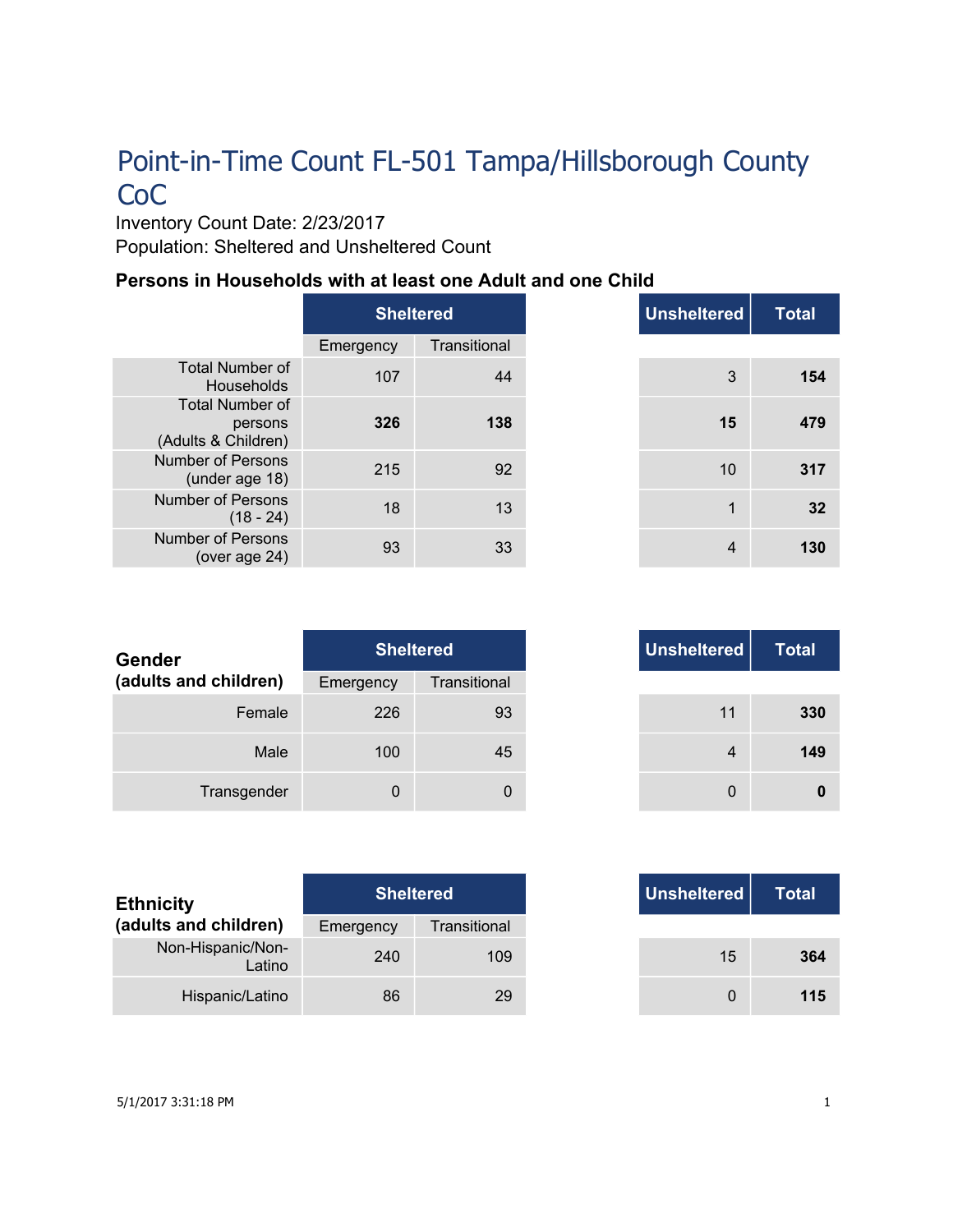| Race                                                |             | <b>Sheltered</b> |
|-----------------------------------------------------|-------------|------------------|
| (adults and children)                               | Emergency   | Transitional     |
| White                                               | 101         | 35               |
| <b>Black or African-</b><br>American                | 215         | 94               |
| Asian                                               | 2           | 0                |
| American Indian or<br>Alaska Native                 | $\Omega$    | 0                |
| Native Hawaiian or<br><b>Other Pacific Islander</b> | $\mathbf 0$ | 0                |
| <b>Multiple Races</b>                               | 8           | 9                |

| <b>Total</b> | <b>Unsheltered</b> |             | <b>Sheltered</b> |                |
|--------------|--------------------|-------------|------------------|----------------|
|              |                    |             | Transitional     |                |
|              | $\overline{4}$     | 35          |                  |                |
|              | 11                 | 94          |                  | 215            |
|              | 0                  | 0           |                  | $\overline{2}$ |
|              | 0                  | 0           |                  | $\overline{0}$ |
|              | $\mathbf 0$        | $\mathbf 0$ |                  | $\overline{0}$ |
|              | 0                  | 9           |                  | 8              |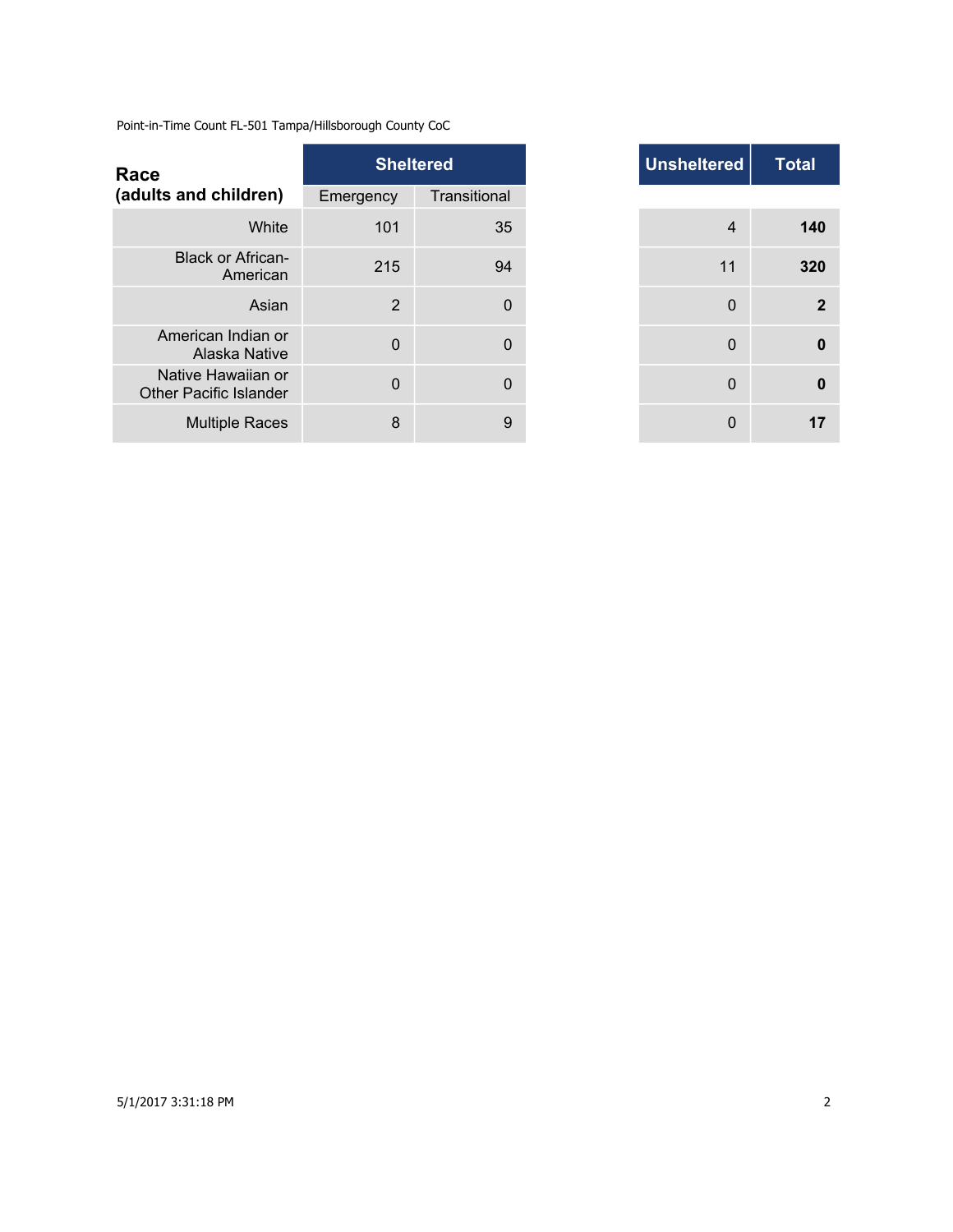# **Persons in Households with only Children**

|                                                   | Sheltered |              |
|---------------------------------------------------|-----------|--------------|
|                                                   | Emergency | Transitional |
| <b>Total Number of</b><br>Households              |           |              |
| <b>Total Number of</b><br>children (under age 18) |           |              |

| <b>Gender</b>         |           | <b>Sheltered</b> | Unsheltered |
|-----------------------|-----------|------------------|-------------|
| (adults and children) | Emergency | Transitional     |             |
| Female                | 0         |                  | 0           |
| Male                  | 0         | 0                | 0           |
| Transgender           |           |                  | 0           |

|     | <b>Sheltered</b> |
|-----|------------------|
| ιсγ | Transitional     |
| 0   |                  |
|     |                  |

|             | <b>Sheltered</b> | Unsheltered | Total |
|-------------|------------------|-------------|-------|
| าcy         | Transitional     |             |       |
| $\mathbf 0$ | 0                | 0           |       |
| $\mathbf 0$ | 0                | 0           |       |
| O           | $\Gamma$         |             |       |

|     | <b>Sheltered</b> |
|-----|------------------|
| ٦CV | Transitional     |
| 0   |                  |
|     |                  |

| <b>Ethnicity</b>            |           | <b>Sheltered</b> |
|-----------------------------|-----------|------------------|
| (adults and children)       | Emergency | Transitional     |
| Non-Hispanic/Non-<br>Latino | 0         |                  |
| Hispanic/Latino             | 0         |                  |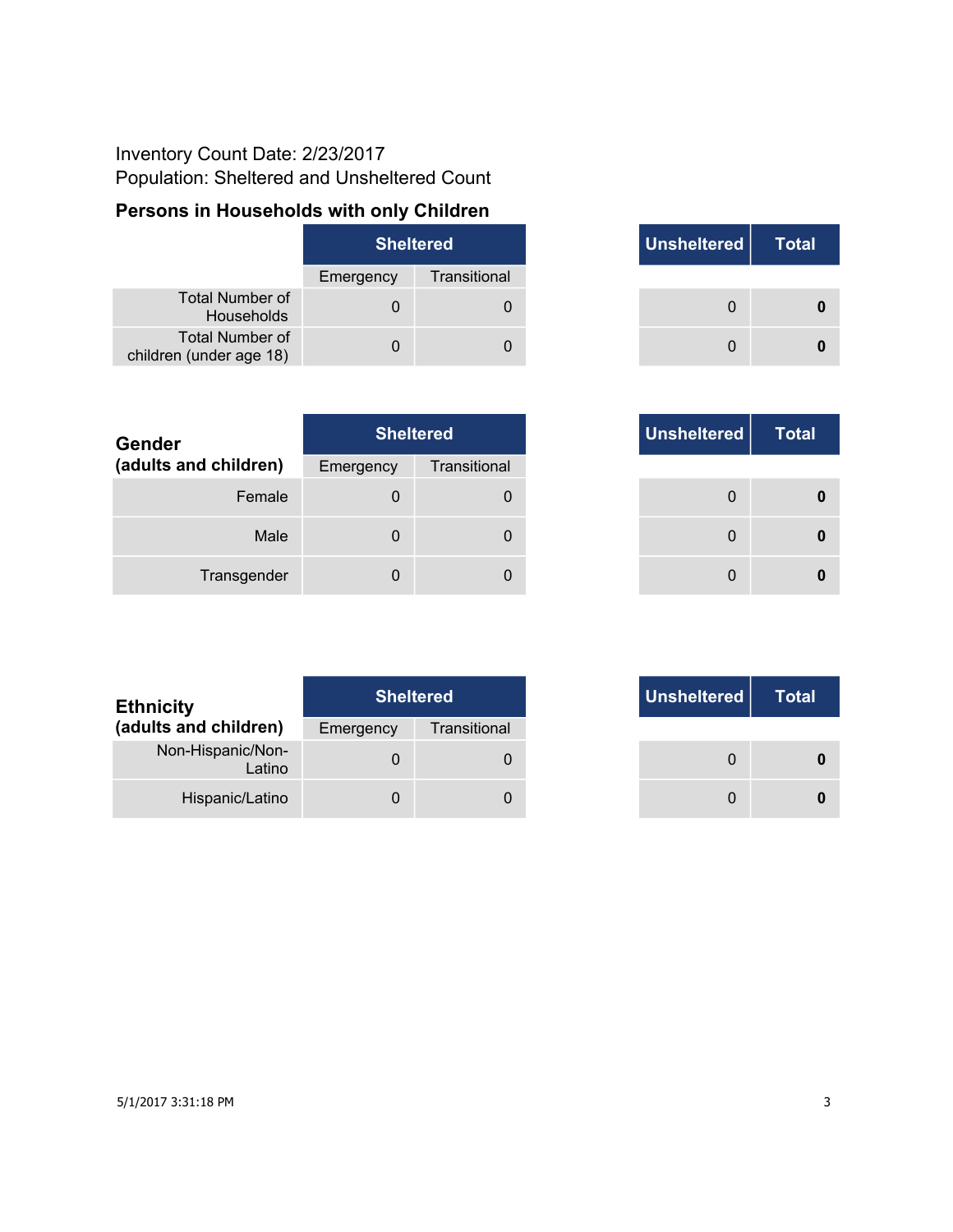| Race                                                |             | <b>Sheltered</b> |
|-----------------------------------------------------|-------------|------------------|
| (adults and children)                               | Emergency   | Transitional     |
| White                                               | $\mathbf 0$ | $\mathbf 0$      |
| <b>Black or African-</b><br>American                | $\mathbf 0$ | $\Omega$         |
| Asian                                               | $\mathbf 0$ | $\Omega$         |
| American Indian or<br>Alaska Native                 | $\mathbf 0$ | $\Omega$         |
| Native Hawaiian or<br><b>Other Pacific Islander</b> | $\mathbf 0$ | 0                |
| <b>Multiple Races</b>                               | $\Omega$    | 0                |

|             | <b>Sheltered</b> |
|-------------|------------------|
| าcy         | Transitional     |
| $\mathbf 0$ | $\mathbf 0$      |
| $\Omega$    | $\Omega$         |
| $\Omega$    | $\Omega$         |
| $\Omega$    | $\Omega$         |
| $\Omega$    | $\Omega$         |
| O           | 0                |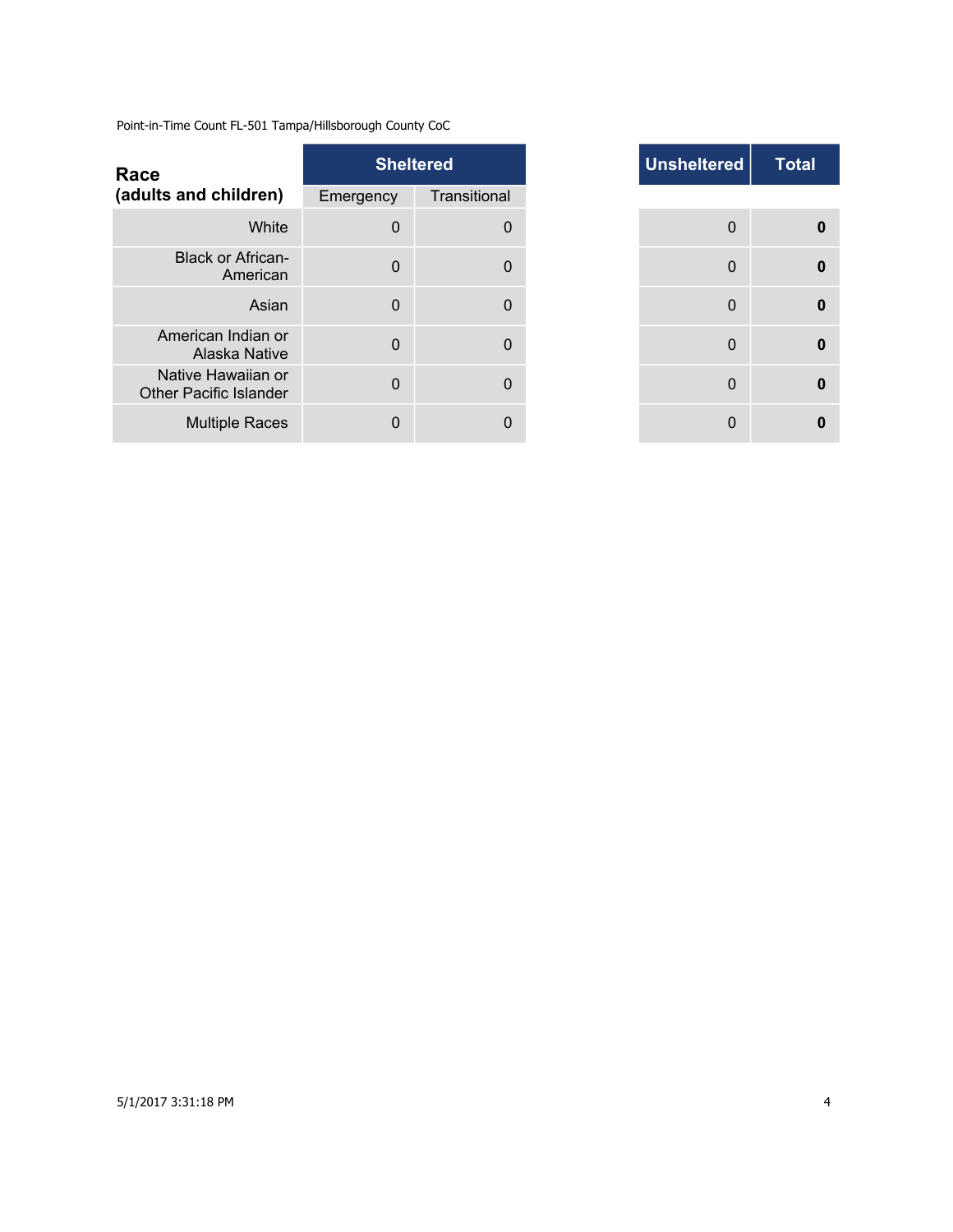### **Persons in Households without Children**

|                                               | <b>Sheltered</b> |              |            | <b>Unsheltered</b> | <b>Total</b> |
|-----------------------------------------------|------------------|--------------|------------|--------------------|--------------|
|                                               | Emergency        | Transitional | Safe Haven |                    |              |
| <b>Total Number of</b><br><b>Households</b>   | 342              | 161          | 15         | 514                | 1,032        |
| <b>Total Number of</b><br>persons<br>(Adults) | 342              | 161          | 15         | 552                | 1,070        |
| <b>Number of Persons</b><br>$(18 - 24)$       | 13               | 8            | $\Omega$   | 33                 | 54           |
| <b>Number of Persons</b><br>(over age 24)     | 329              | 153          | 15         | 519                | 1,016        |

| Gender                |           | <b>Sheltered</b> |            | Unsheltered | <b>Total</b> |
|-----------------------|-----------|------------------|------------|-------------|--------------|
| (adults and children) | Emergency | Transitional     | Safe Haven |             |              |
| Female                | 117       | 63               | 0          | 117         | 297          |
| Male                  | 225       | 98               | 15         | 430         | 768          |
| Transgender           | 0         | 0                | 0          | 0           | 0            |

| <b>Ethnicity</b>            | <b>Sheltered</b> |              |            | Unsheltered | Total |
|-----------------------------|------------------|--------------|------------|-------------|-------|
| (adults and children)       | Emergency        | Transitional | Safe Haven |             |       |
| Non-Hispanic/Non-<br>Latino | 297              | 145          | 14         | 463         | 919   |
| Hispanic/Latino             | 45               | 16           |            | 89          | 151   |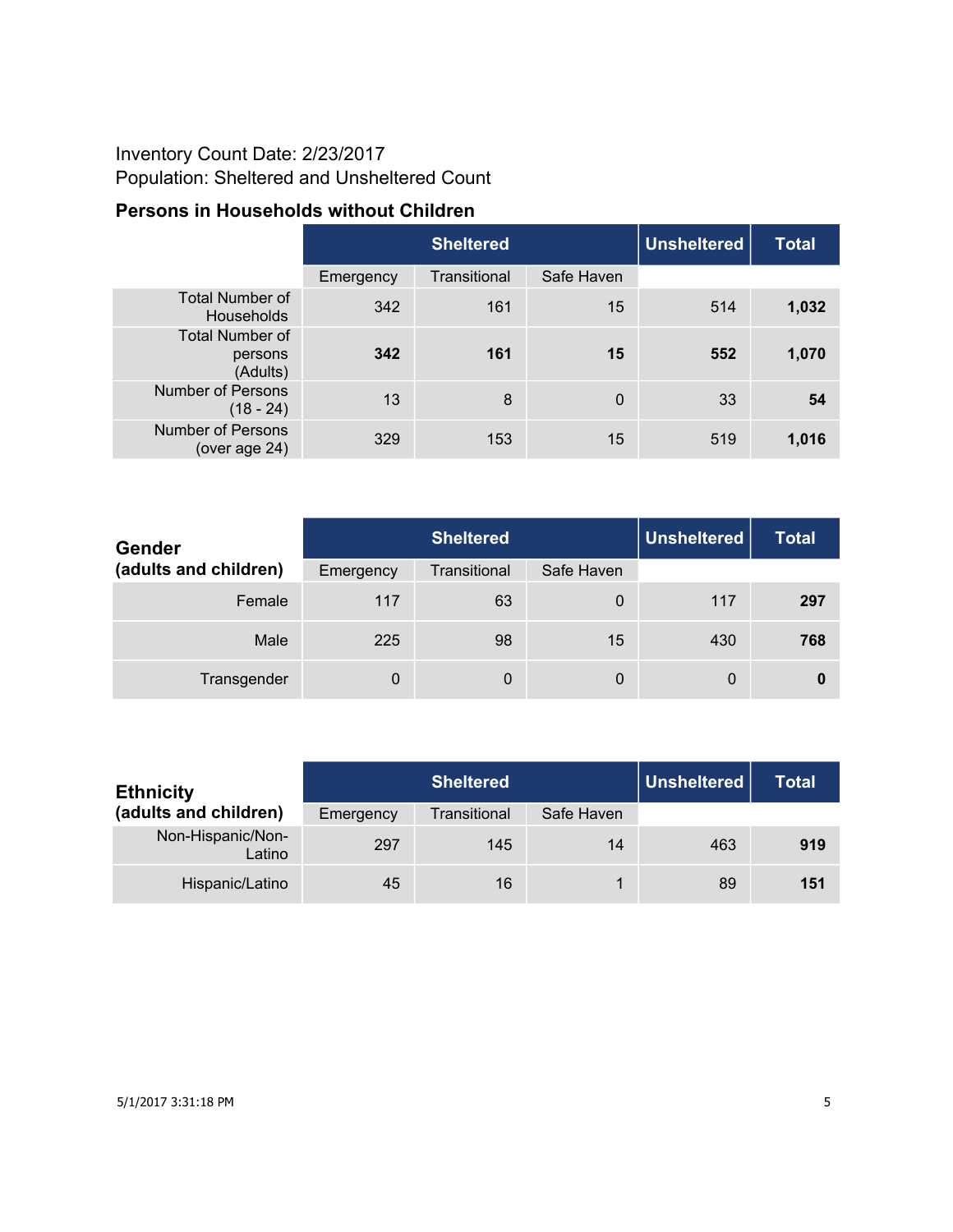| Race                                                |           | <b>Sheltered</b> |            | Unsheltered    | <b>Total</b> |
|-----------------------------------------------------|-----------|------------------|------------|----------------|--------------|
| (adults and children)                               | Emergency | Transitional     | Safe Haven |                |              |
| White                                               | 149       | 98               | 7          | 355            | 609          |
| <b>Black or African-</b><br>American                | 174       | 61               | 7          | 165            | 407          |
| Asian                                               | $\Omega$  | $\Omega$         | 0          | $\overline{2}$ | $\mathbf{2}$ |
| American Indian or<br>Alaska Native                 | 2         | 1                | 1          | 25             | 29           |
| Native Hawaiian or<br><b>Other Pacific Islander</b> | 0         | $\Omega$         | 0          | 1              |              |
| <b>Multiple Races</b>                               | 17        |                  | 0          | 4              | 22           |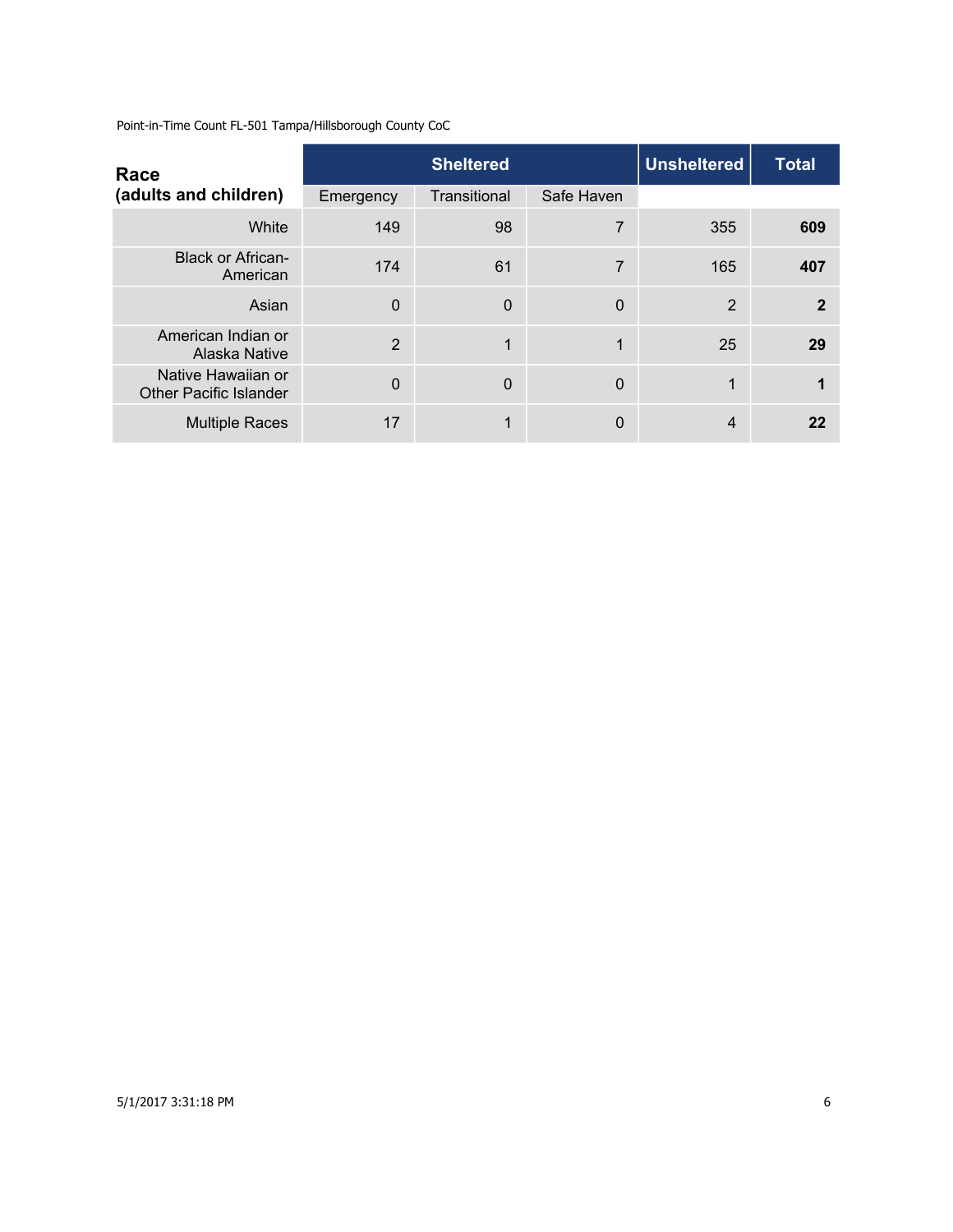## Date of PIT Count: 2/23/2017 Population: Sheltered and Unsheltered Count

### **Total Households and Persons**

|                                           | <b>Sheltered</b> |              |            | <b>Unsheltered</b> | <b>Total</b> |
|-------------------------------------------|------------------|--------------|------------|--------------------|--------------|
|                                           | Emergency        | Transitional | Safe Haven |                    |              |
| <b>Total Number of</b><br>Households      | 449              | 205          | 15         | 517                | 1,186        |
| <b>Total Number of</b><br>Persons         | 668              | 299          | 15         | 567                | 1,549        |
| Number of Children<br>(under age 18)      | 215              | 92           |            | 10                 | 317          |
| <b>Number of Persons</b><br>(18 to 24)    | 31               | 21           | 0          | 34                 | 86           |
| <b>Number of Persons</b><br>(over age 24) | 422              | 186          | 15         | 523                | 1,146        |

#### **Gender**

|             |           | <b>Sheltered</b> |            | Unsheltered | <b>Total</b> |
|-------------|-----------|------------------|------------|-------------|--------------|
|             | Emergency | Transitional     | Safe Haven |             |              |
| Female      | 343       | 156              | 0          | 128         | 627          |
| Male        | 325       | 143              | 15         | 434         | 917          |
| Transgender | 0         | 0                | 0          | 0           | 0            |

# **Ethnicity**

|                             | <b>Sheltered</b> |              |            | Unsheltered | Total <sup>'</sup> |
|-----------------------------|------------------|--------------|------------|-------------|--------------------|
|                             | Emergency        | Transitional | Safe Haven |             |                    |
| Non-Hispanic/Non-<br>Latino | 537              | 254          | 14         | 478         | 1,283              |
| Hispanic/Latino             | 131              | 45           |            | 89          | 266                |

### **Race**

|           | <b>Sheltered</b> |            |  | Unsheltered<br>N Total! |
|-----------|------------------|------------|--|-------------------------|
| Emergency | Transitional     | Safe Haven |  |                         |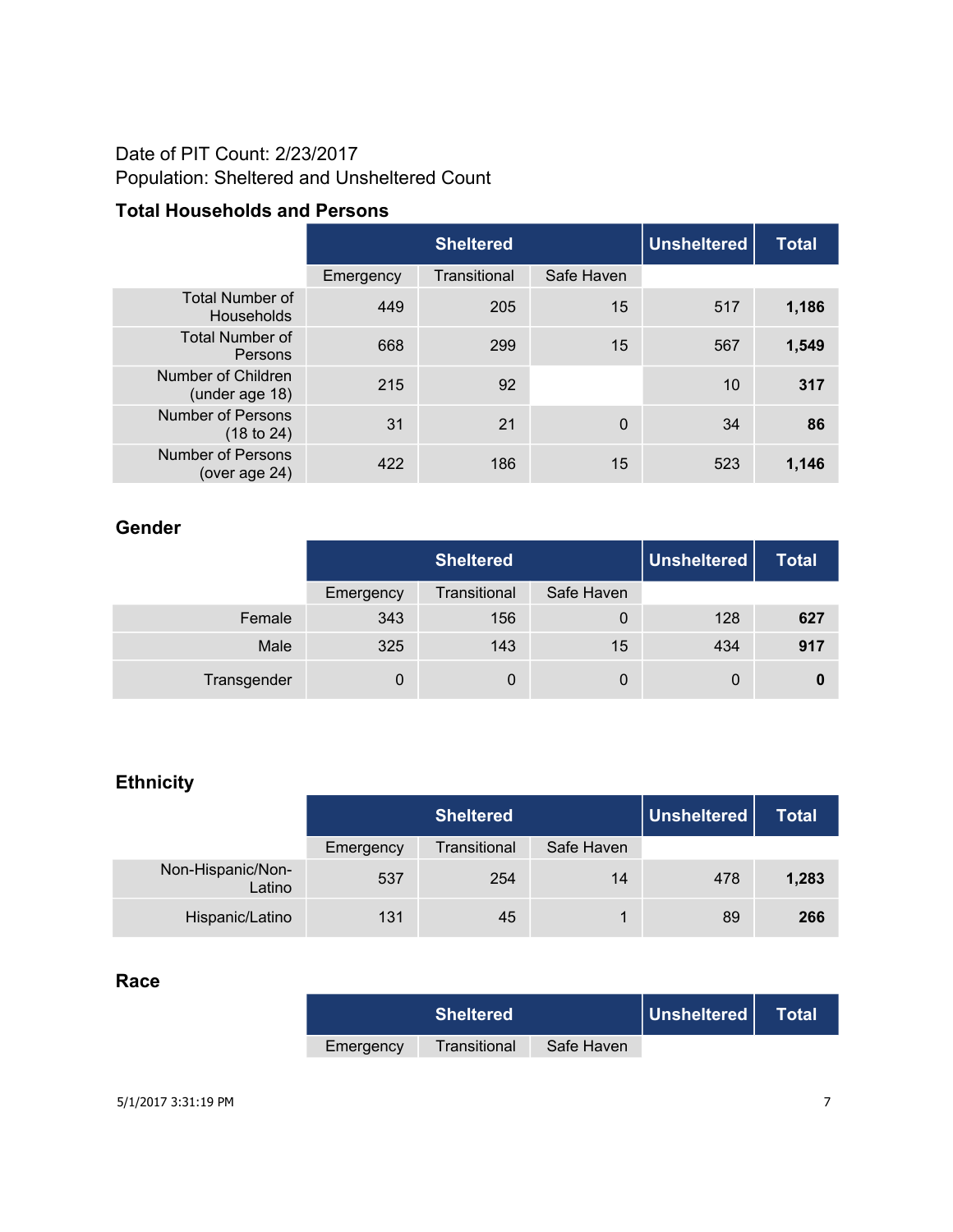| Point In Time Summary for FL-501 - Tampa/Hillsborough County CoC |  |
|------------------------------------------------------------------|--|
|------------------------------------------------------------------|--|

| White                                               | 250            | 133      | 7        | 359            | 749 |
|-----------------------------------------------------|----------------|----------|----------|----------------|-----|
| <b>Black or African-</b><br>American                | 389            | 155      |          | 176            | 727 |
| Asian                                               | $\overline{2}$ | 0        | $\Omega$ | $\overline{2}$ |     |
| American Indian or<br>Alaska Native                 | $\overline{2}$ |          | 1        | 25             | 29  |
| Native Hawaiian or<br><b>Other Pacific Islander</b> | $\mathbf{0}$   | $\Omega$ | $\Omega$ |                |     |
| <b>Multiple Races</b>                               | 25             | 10       | 0        | 4              | 39  |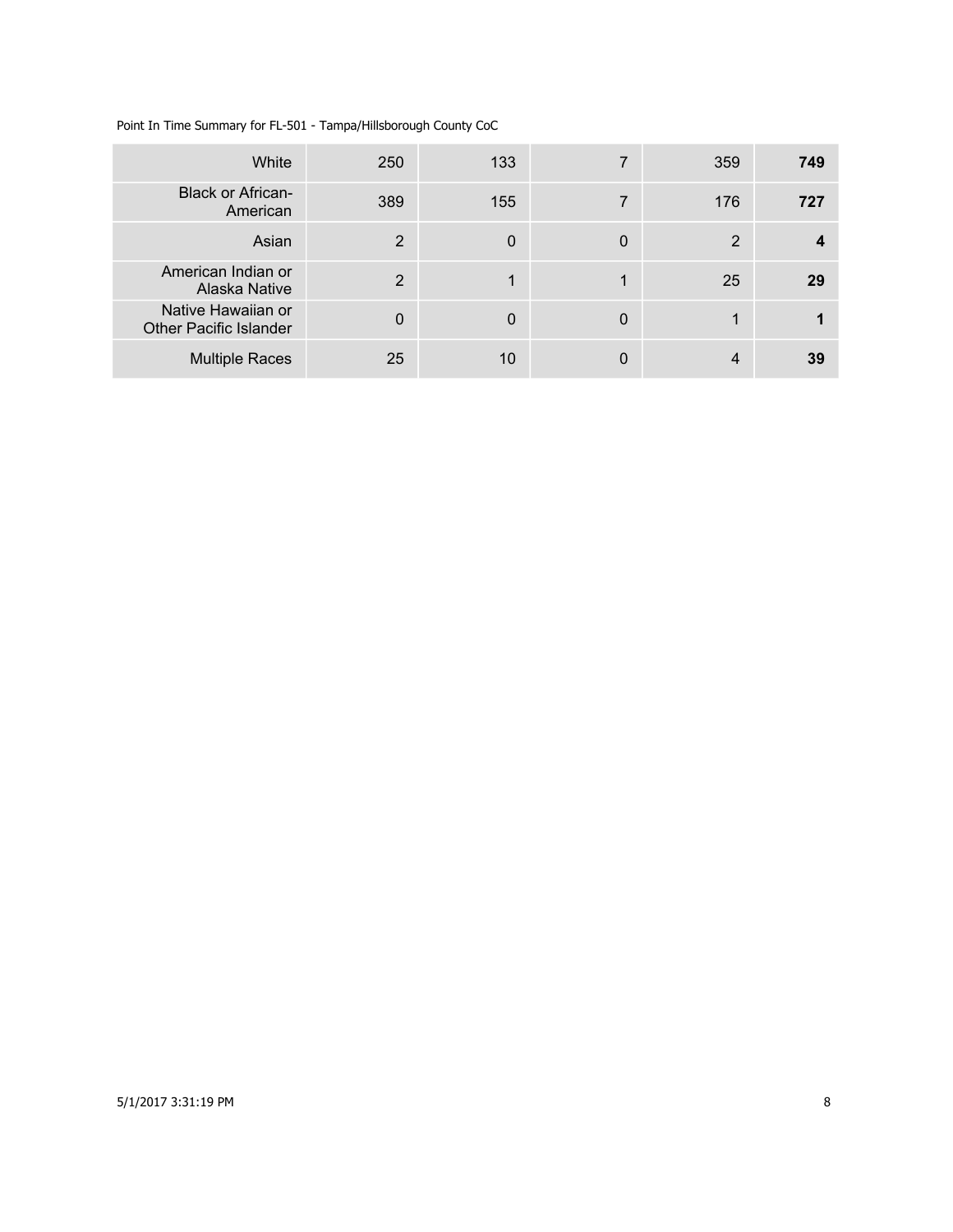Inventory Count Date: 2/23/2017 Population: Sheltered and Unsheltered Count

### **Persons in Households with at least one Adult and one Child**

|                                      |           | <b>Sheltered</b> |
|--------------------------------------|-----------|------------------|
|                                      | Emergency | Transitional     |
| <b>Total Number of</b><br>Households |           |                  |
| <b>Total Number of</b><br>Persons    | 16        |                  |
| <b>Total Number of</b><br>Veterans   |           |                  |

| <b>Total</b> | Unsheltered | <b>Sheltered</b> |     |
|--------------|-------------|------------------|-----|
|              |             | Transitional     | ٦cγ |
| 8            | 0           |                  |     |
| 18           | $\Omega$    | 2                | 16  |
|              |             |                  |     |

| <b>Gender</b>                                     |           | <b>Sheltered</b> |
|---------------------------------------------------|-----------|------------------|
| (veterans only)                                   | Emergency | Transitional     |
| Female                                            | 6         |                  |
| Male                                              |           | 0                |
| Transgender                                       | 0         | 0                |
| Don't identify as male,<br>female, or transgender | 0         |                  |

| <b>Ethnicity</b>            |           | <b>Sheltered</b> | Unsheltered |
|-----------------------------|-----------|------------------|-------------|
| (veterans only)             | Emergency | Transitional     |             |
| Non-Hispanic/Non-<br>Latino | 6         |                  |             |
| Hispanic/Latino             |           |                  |             |

|          | <b>Sheltered</b> |
|----------|------------------|
| าcy      | Transitional     |
| 6        | 1                |
| 1        | 0                |
| $\Omega$ | $\Omega$         |
| 0        | 0                |

|     | <b>Sheltered</b> |
|-----|------------------|
| ٦CV | Transitional     |
| 6   |                  |
|     |                  |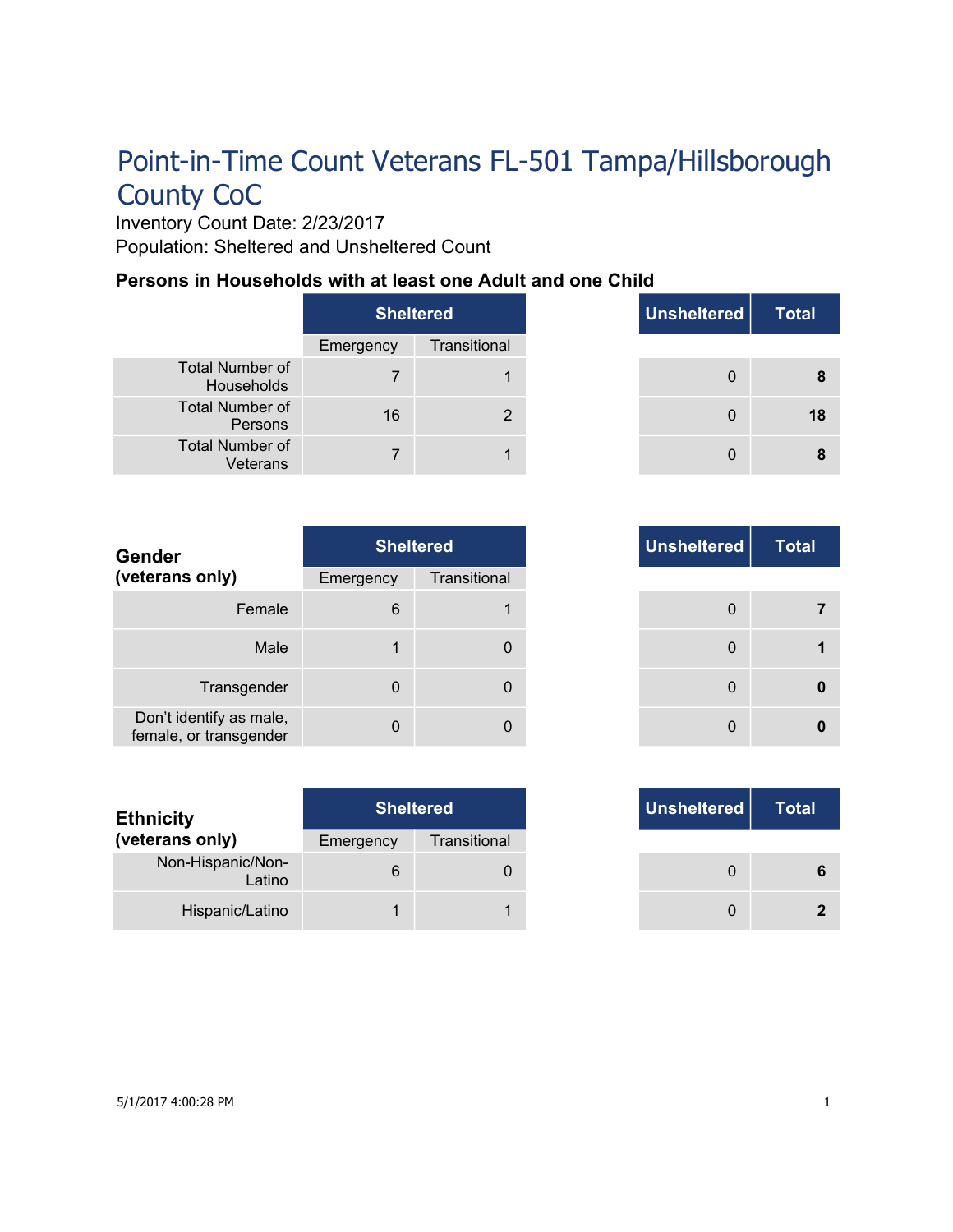| Race                                                |              | <b>Sheltered</b> | <b>Unsheltered</b> |
|-----------------------------------------------------|--------------|------------------|--------------------|
| (veterans only)                                     | Emergency    | Transitional     |                    |
| White                                               |              |                  | $\Omega$           |
| <b>Black or African-</b><br>American                | 6            | 0                | $\mathbf{0}$       |
| Asian                                               | $\mathbf{0}$ | 0                | $\Omega$           |
| American Indian or<br>Alaska Native                 | $\Omega$     | 0                | $\mathbf{0}$       |
| Native Hawaiian or<br><b>Other Pacific Islander</b> | $\Omega$     | 0                | $\mathbf{0}$       |
| <b>Multiple Races</b>                               | $\Omega$     | 0                | $\Omega$           |

| <b>Chronically</b><br><b>Homeless</b> | <b>Sheltered</b> |              |
|---------------------------------------|------------------|--------------|
| (veterans only)                       | Emergency        | Transitional |
| Total number of<br>households         | $\mathbf{I}$     |              |
| Total number of<br>persons            |                  |              |

|                 | <b>Sheltered</b> |
|-----------------|------------------|
| าcy             | Transitional     |
| $\mathbf{1}$    | 1                |
| $6\phantom{1}6$ | $\Omega$         |
| $\overline{0}$  | $\mathbf{0}$     |
| $\Omega$        | $\Omega$         |
| $\Omega$        | $\Omega$         |
| 0               | $\Omega$         |

|     | <b>Sheltered</b> |
|-----|------------------|
| าcy | Transitional     |
|     |                  |
| 0   |                  |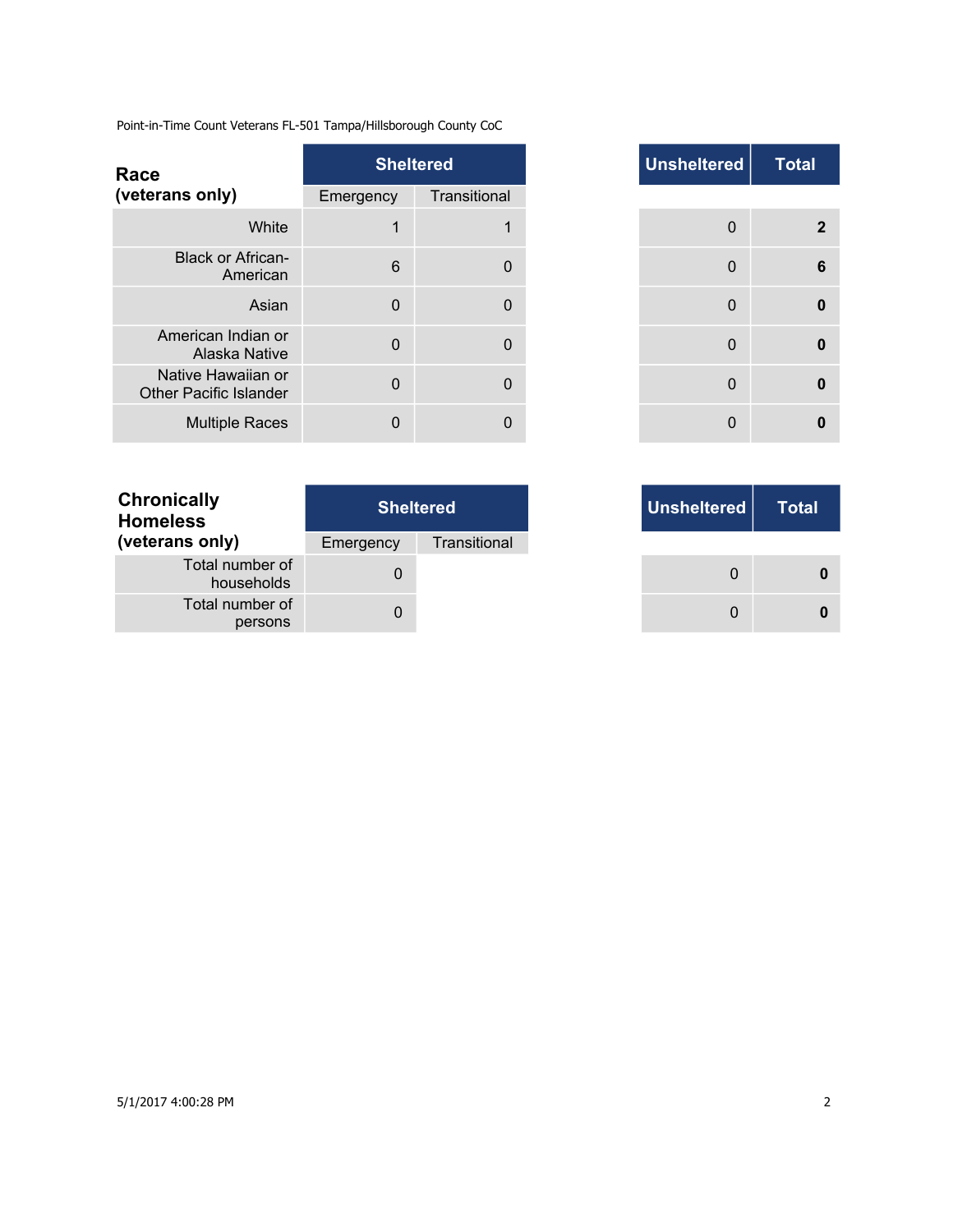### **Persons in Households without Children**

|                                      |           | <b>Sheltered</b> |            |    | <b>Total</b> |
|--------------------------------------|-----------|------------------|------------|----|--------------|
|                                      | Emergency | Transitional     | Safe Haven |    |              |
| <b>Total Number of</b><br>Households | 48        | 52               | 15         | 49 | 164          |
| <b>Total Number of</b><br>Persons    | 48        | 53               | 15         | 53 | 169          |
| <b>Total Number of</b><br>Veterans   | 48        | 52               | 15         | 49 | 164          |

| <b>Gender</b>                                     | <b>Sheltered</b> |              |             | <b>Unsheltered</b> | <b>Total</b> |
|---------------------------------------------------|------------------|--------------|-------------|--------------------|--------------|
| (veterans only)                                   | Emergency        | Transitional | Safe Haven  |                    |              |
| Female                                            | 3                | 9            | $\mathbf 0$ | $\overline{4}$     | 16           |
| Male                                              | 45               | 43           | 15          | 44                 | 147          |
| Transgender                                       | $\mathbf{0}$     | $\mathbf 0$  | $\mathbf 0$ | $\mathbf{0}$       | 0            |
| Don't identify as male,<br>female, or transgender | $\Omega$         | 0            | 0           |                    |              |

| <b>Ethnicity</b>            | <b>Sheltered</b> |              |            | Unsheltered | <b>Total</b> |
|-----------------------------|------------------|--------------|------------|-------------|--------------|
| (veterans only)             | Emergency        | Transitional | Safe Haven |             |              |
| Non-Hispanic/Non-<br>Latino | 46               | 48           | 14         | 42          | 150          |
| Hispanic/Latino             |                  | 4            |            |             | 14           |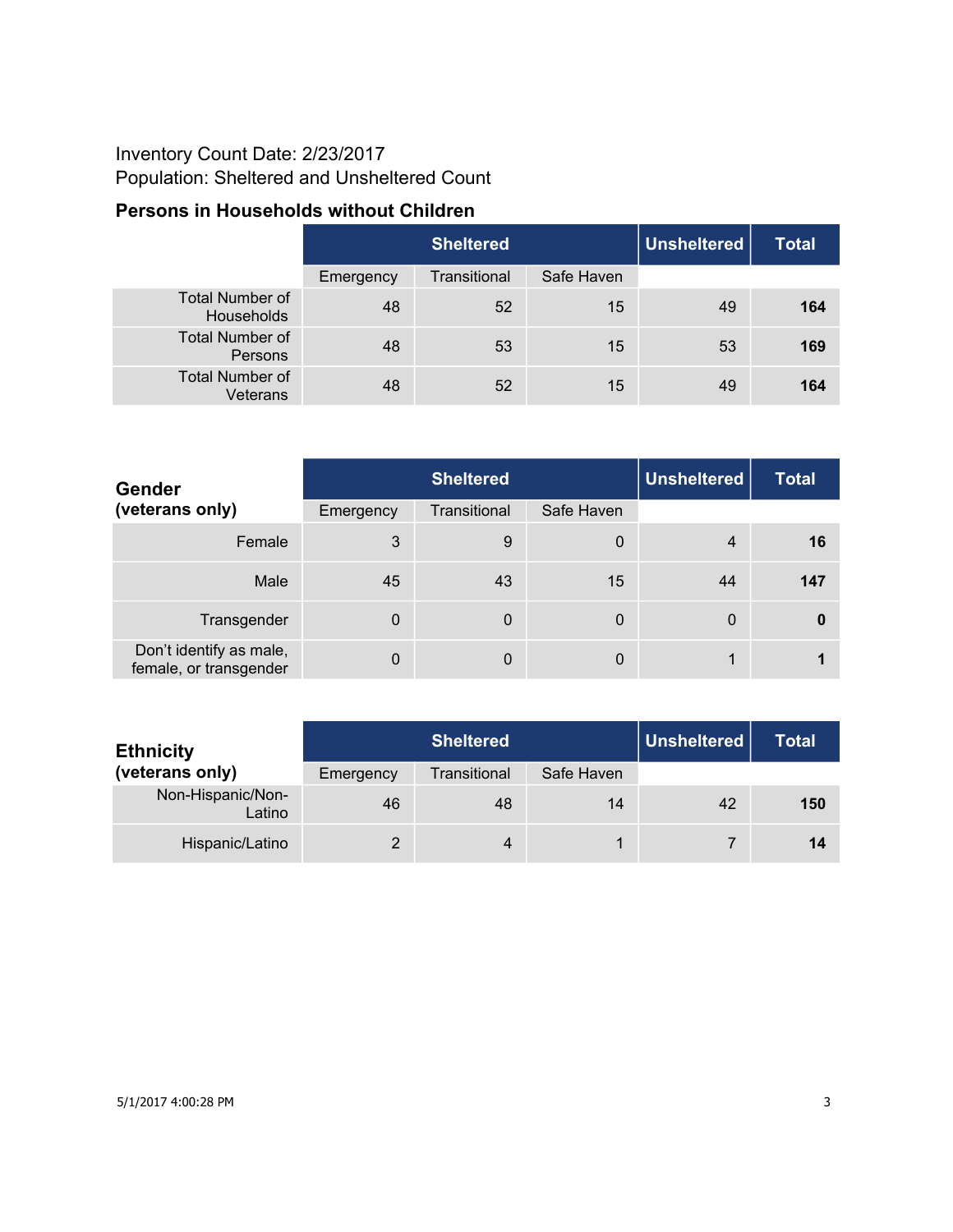| Race                                                |                | <b>Sheltered</b> |             |          | <b>Total</b> |
|-----------------------------------------------------|----------------|------------------|-------------|----------|--------------|
| (veterans only)                                     | Emergency      | Transitional     | Safe Haven  |          |              |
| White                                               | 19             | 31               | 7           | 32       | 89           |
| <b>Black or African-</b><br>American                | 26             | 21               | 7           | 15       | 69           |
| Asian                                               | $\mathbf{0}$   | $\Omega$         | $\mathbf 0$ | $\Omega$ | $\mathbf{0}$ |
| American Indian or<br>Alaska Native                 | $\mathbf{1}$   | $\mathbf 0$      | 1           | 1        | 3            |
| Native Hawaiian or<br><b>Other Pacific Islander</b> | $\mathbf{0}$   | $\Omega$         | 0           | $\Omega$ | 0            |
| <b>Multiple Races</b>                               | $\overline{2}$ | 0                | 0           | 1        | 3            |

| <b>Chronically</b><br><b>Homeless</b> | <b>Sheltered</b> |              |            | Unsheltered | Total |
|---------------------------------------|------------------|--------------|------------|-------------|-------|
| (veterans only)                       | Emergency        | Transitional | Safe Haven |             |       |
| Total number of<br>persons            | 9                |              |            | 17          | 28    |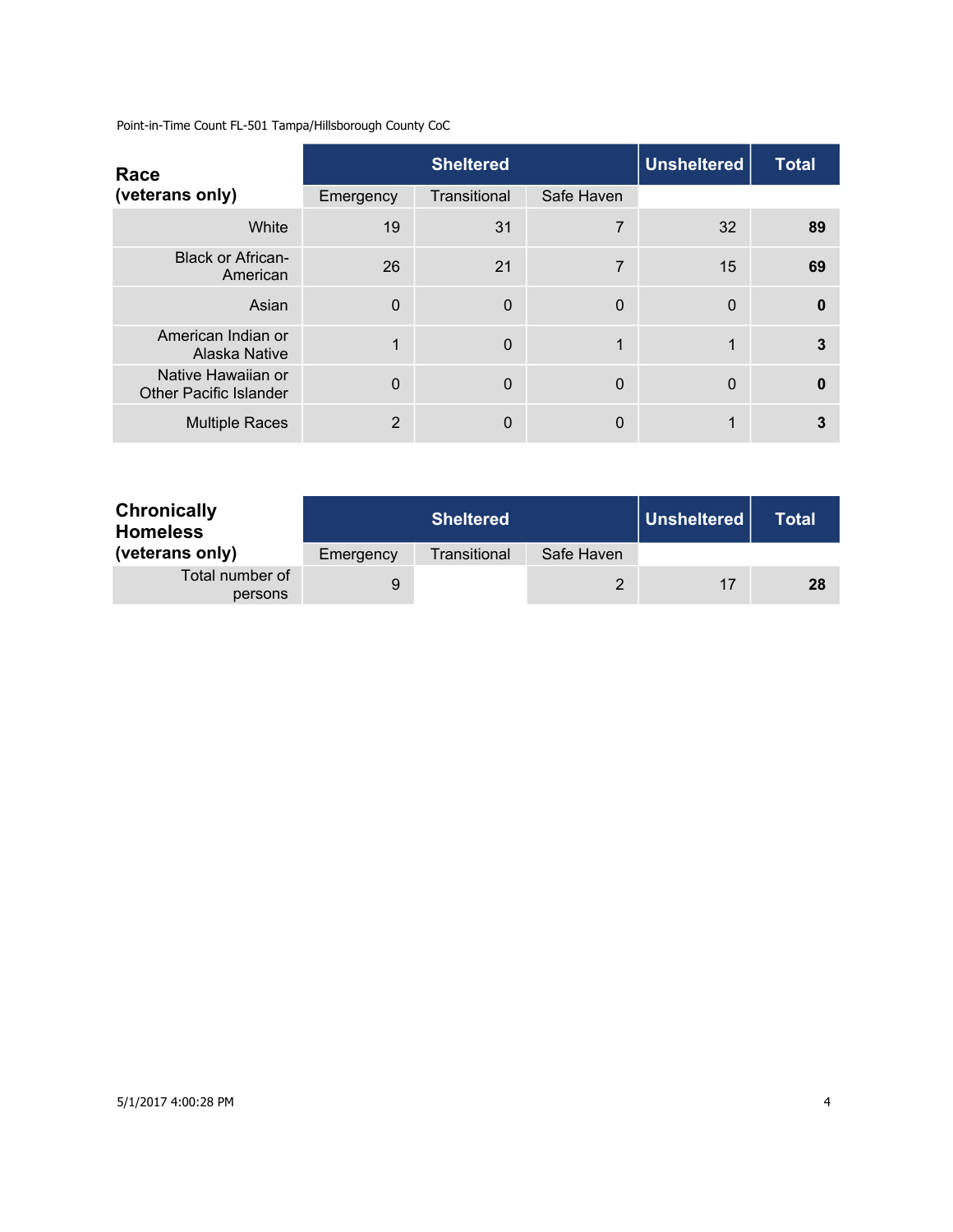# Point-in-Time Summary Veterans for FL-501 - Tampa/Hillsborough County CoC

### Date of PIT Count: 2/23/2017

Population: Sheltered and Unsheltered Count

### **Total Households and Persons**

|                                      | <b>Sheltered</b> |              |            | <b>Unsheltered</b> | <b>Total</b> |
|--------------------------------------|------------------|--------------|------------|--------------------|--------------|
|                                      | Emergency        | Transitional | Safe Haven |                    |              |
| <b>Total Number of</b><br>Households | 55               | 53           | 15         | 49                 | 172          |
| <b>Total Number of</b><br>Persons    | 64               | 55           | 15         | 53                 | 187          |
| <b>Total Number of</b><br>Veterans   | 55               | 53           | 15         | 49                 | 172          |

#### **Gender**

|                                 | <b>Sheltered</b> |              |            | <b>Unsheltered</b> | <b>Total</b> |
|---------------------------------|------------------|--------------|------------|--------------------|--------------|
|                                 | Emergency        | Transitional | Safe Haven |                    |              |
| Female                          | 9                | 10           | 0          | 4                  | 23           |
| Male                            | 46               | 43           | 15         | 44                 | 148          |
| Transgender<br>(male to female) | $\mathbf 0$      | $\mathbf 0$  | 0          | 0                  | 0            |
| Transgender<br>(female to male) | 0                | 0            | 0          | 0                  |              |

## **Ethnicity**

|                             | <b>Sheltered</b> |              |            | $\mid$ Unsheltered $\mid$ | <b>Total</b> |
|-----------------------------|------------------|--------------|------------|---------------------------|--------------|
|                             | Emergency        | Transitional | Safe Haven |                           |              |
| Non-Hispanic/Non-<br>Latino | 52               | 48           | 14         | 42                        | 156          |
| Hispanic/Latino             | 3                | 5            |            |                           | 16           |

#### **Race**

|           | <b>Sheltered</b> |            | Unsheltered | <b>Total</b> |
|-----------|------------------|------------|-------------|--------------|
| Emergency | Transitional     | Safe Haven |             |              |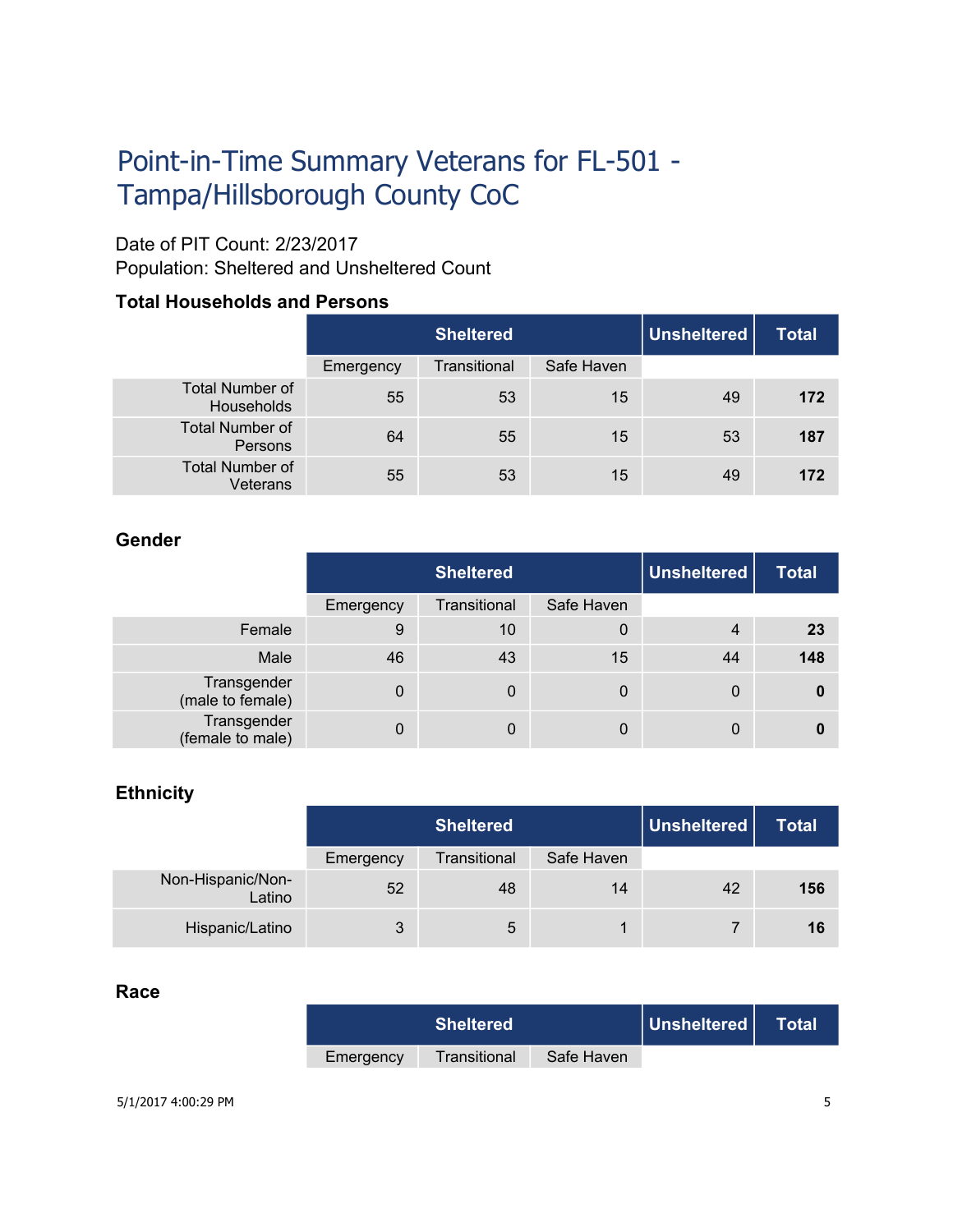| White                                               | <b>20</b>      | 32       |   | 32 | 91 |
|-----------------------------------------------------|----------------|----------|---|----|----|
| <b>Black or African-</b><br>American                | 32             | 21       | 7 | 15 | 75 |
| Asian                                               | 0              | $\Omega$ | 0 | 0  |    |
| American Indian or<br>Alaska Native                 |                | 0        |   |    |    |
| Native Hawaiian or<br><b>Other Pacific Islander</b> | 0              | $\Omega$ | 0 |    |    |
| <b>Multiple Races</b>                               | $\overline{2}$ | 0        | 0 |    |    |

Point In Time Summary for FL-501 - Tampa/Hillsborough County CoC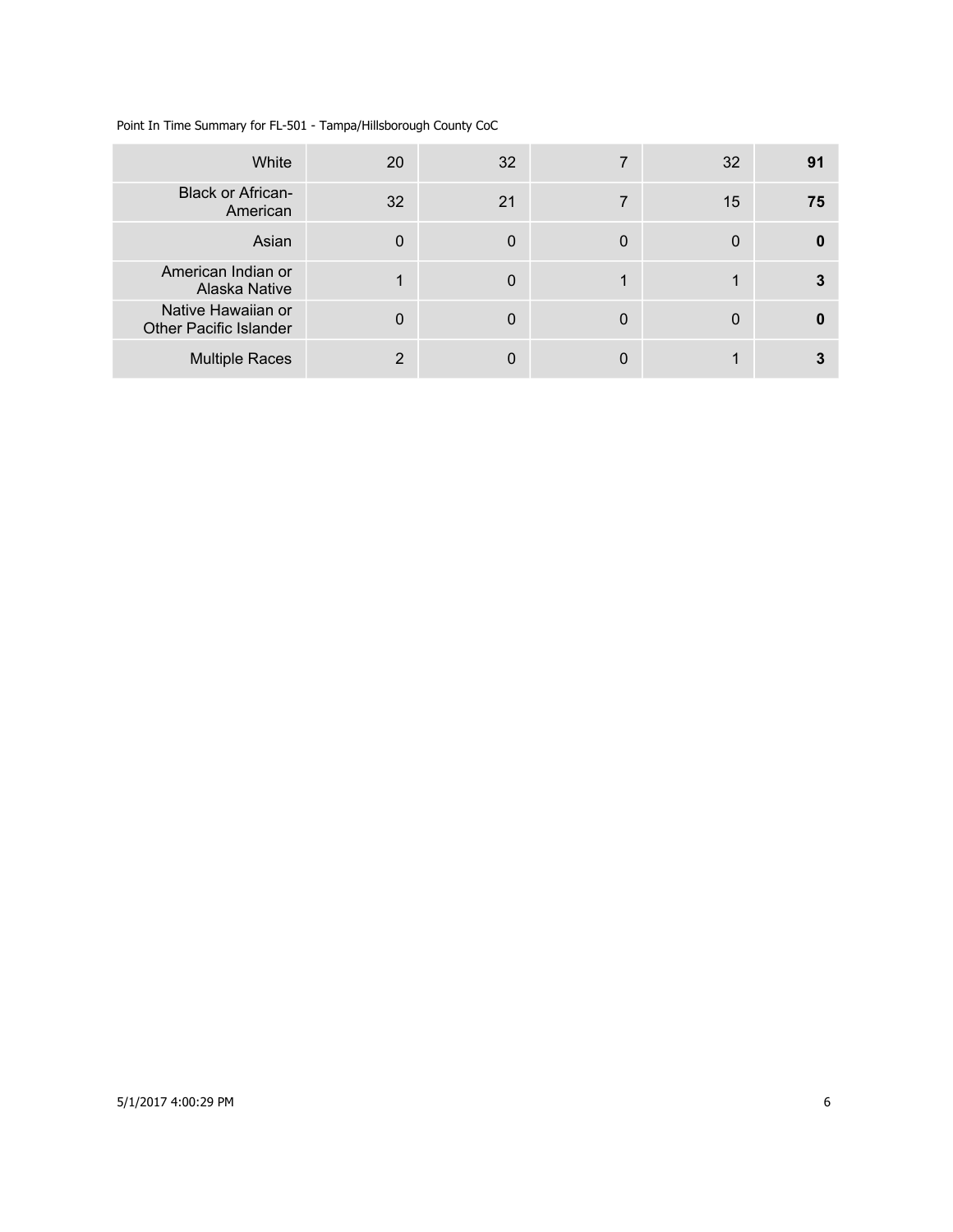# **Unaccompanied Youth Households**

|                                                             | <b>Sheltered</b> |              |             | <b>Unsheltered</b> | <b>Total</b> |
|-------------------------------------------------------------|------------------|--------------|-------------|--------------------|--------------|
|                                                             | Emergency        | Transitional | Safe Haven  |                    |              |
| <b>Total Number of</b><br>unaccompanied youth<br>households | 13               | 8            | $\mathbf 0$ | 21                 | 42           |
| Total number of<br>unaccompanied youth                      | 13               | 8            | $\bf{0}$    | 22                 | 43           |
| Number of<br>unaccompanied<br>children (under age 18)       | $\mathbf{0}$     | $\mathbf 0$  | $\Omega$    | $\mathbf 0$        | 0            |
| Number of<br>unaccompanied young<br>adults (age 18 to 24)   | 13               | 8            | $\Omega$    | 22                 | 43           |

| <b>Gender</b>                                     |           | <b>Unsheltered</b> |              |    |
|---------------------------------------------------|-----------|--------------------|--------------|----|
| (unaccompanied<br>youth)                          | Emergency | Transitional       | Safe Haven   |    |
| Female                                            | 6         | $\overline{7}$     | $\Omega$     | 6  |
| Male                                              | 7         | 1                  | $\Omega$     | 16 |
| Transgender                                       | 0         | $\mathbf 0$        | $\mathbf{0}$ |    |
| Don't identify as male,<br>female, or transgender | 0         | $\mathbf 0$        | $\Omega$     |    |

| <b>Ethnicity</b>            |                | <b>Sheltered</b> |            | Unsheltered | <b>Total</b> |
|-----------------------------|----------------|------------------|------------|-------------|--------------|
| (unaccompanied<br>youth)    | Emergency      | Transitional     | Safe Haven |             |              |
| Non-Hispanic/Non-<br>Latino | $\overline{4}$ | 8                | 0          | 22          | 34           |
| Hispanic/Latino             | 9              | 0                | 0          | 0           | 9            |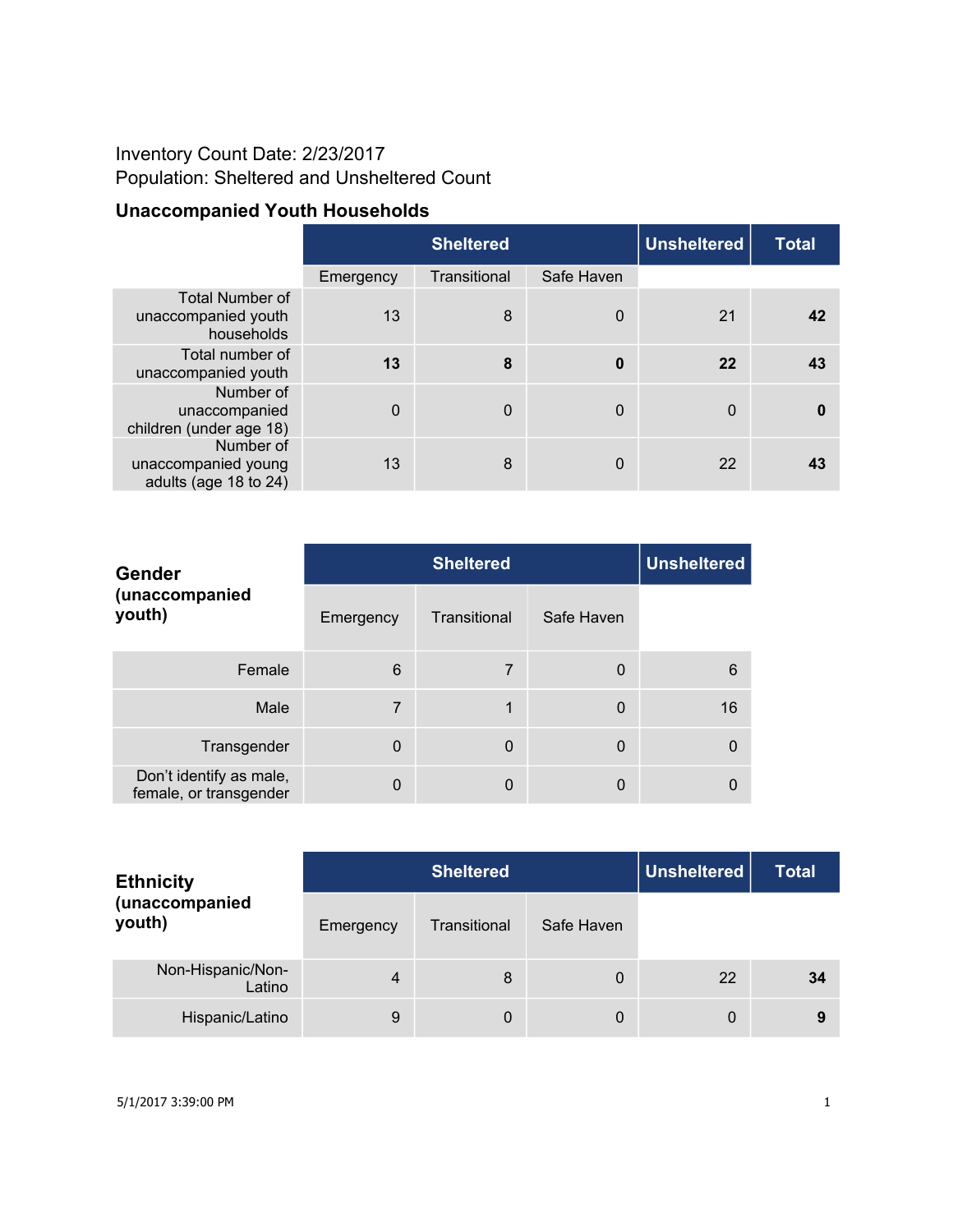| <b>Total</b> |  |  |
|--------------|--|--|
|              |  |  |
|              |  |  |
| 19           |  |  |
| 24           |  |  |
| 0            |  |  |
|              |  |  |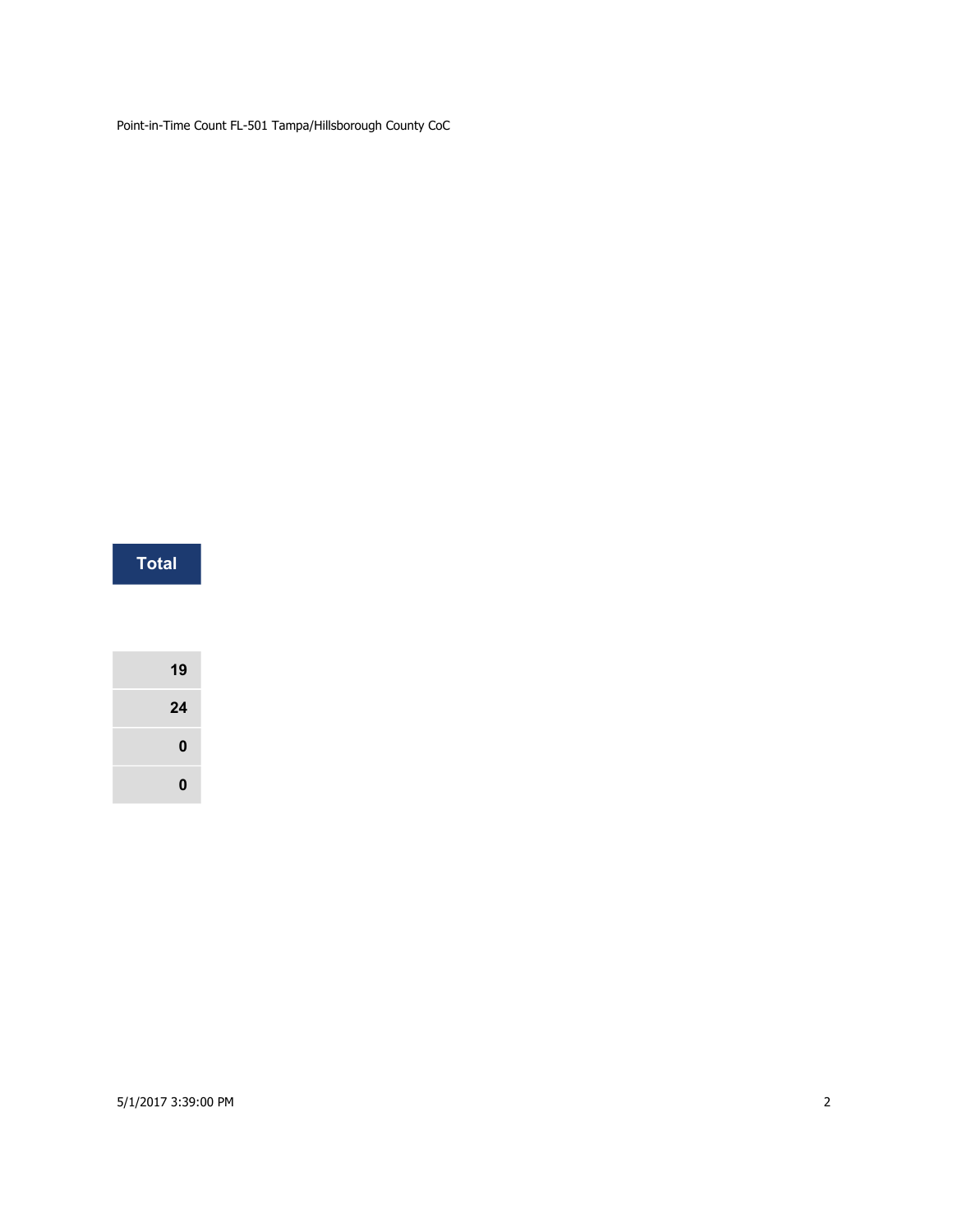| Race                                                |              | <b>Sheltered</b> |              | <b>Unsheltered</b> | <b>Total</b> |
|-----------------------------------------------------|--------------|------------------|--------------|--------------------|--------------|
| (unaccompanied<br>youth)                            | Emergency    | Transitional     | Safe Haven   |                    |              |
| White                                               | 3            | 6                | $\mathbf 0$  | 13                 | 22           |
| <b>Black or African-</b><br>American                | 8            | 2                | $\mathbf 0$  | $\overline{7}$     | 17           |
| Asian                                               | $\mathbf{0}$ | $\mathbf 0$      | $\mathbf 0$  | $\mathbf{0}$       | $\mathbf{0}$ |
| American Indian or<br>Alaska Native                 | 1            | $\overline{0}$   | $\mathbf{0}$ | 1                  | $\mathbf{2}$ |
| Native Hawaiian or<br><b>Other Pacific Islander</b> | $\Omega$     | $\overline{0}$   | $\mathbf 0$  | $\mathbf{0}$       | $\mathbf{0}$ |
| <b>Multiple Races</b>                               |              | 0                | 0            | 1                  |              |

| <b>Chronically</b><br><b>Homeless</b> |           | <b>Unsheltered</b> |               |  |
|---------------------------------------|-----------|--------------------|---------------|--|
| (unaccompanied<br>youth)              | Emergency | Transitional       | Safe<br>Haven |  |
| Total number of persons               | 0         |                    |               |  |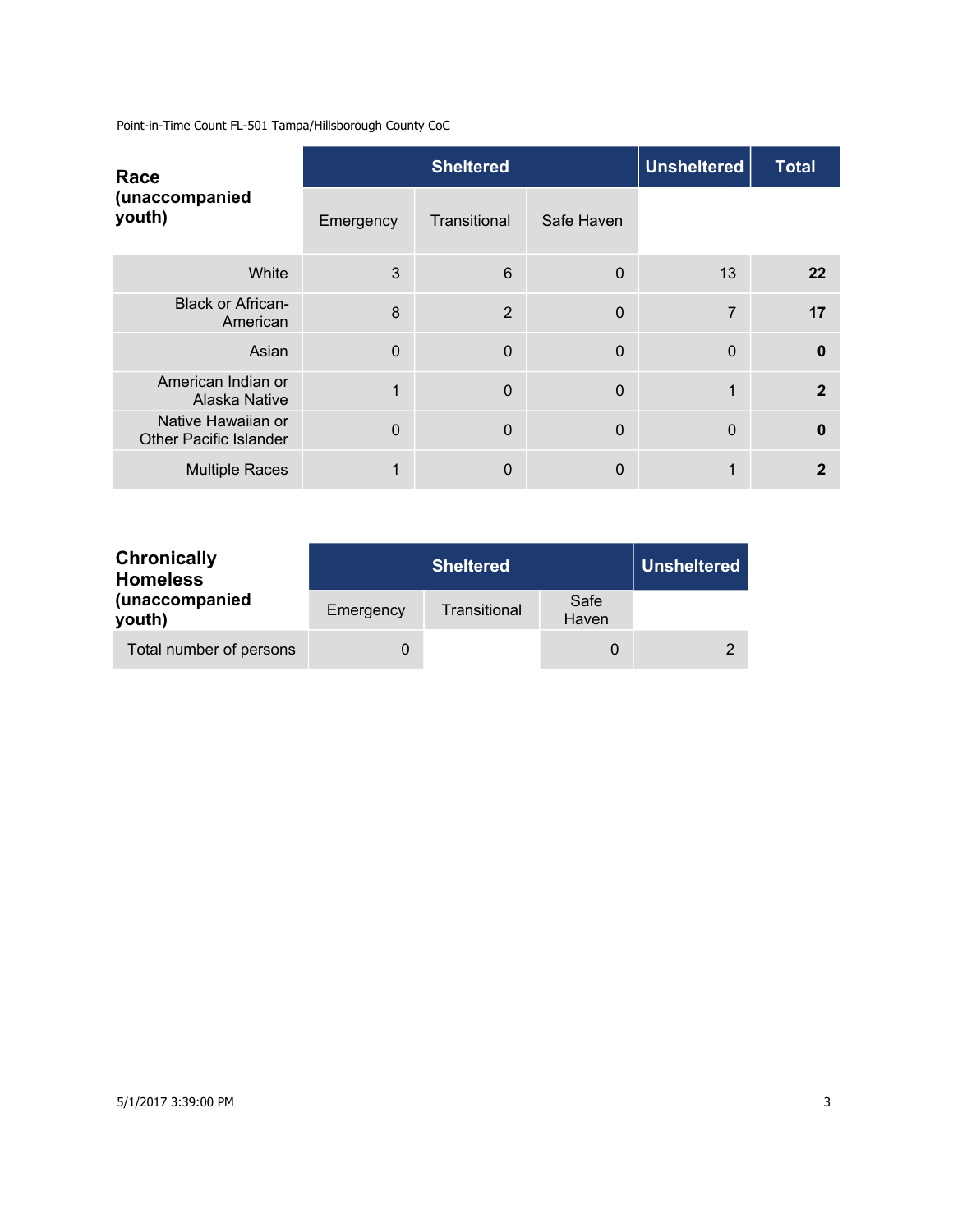**Total**

**2**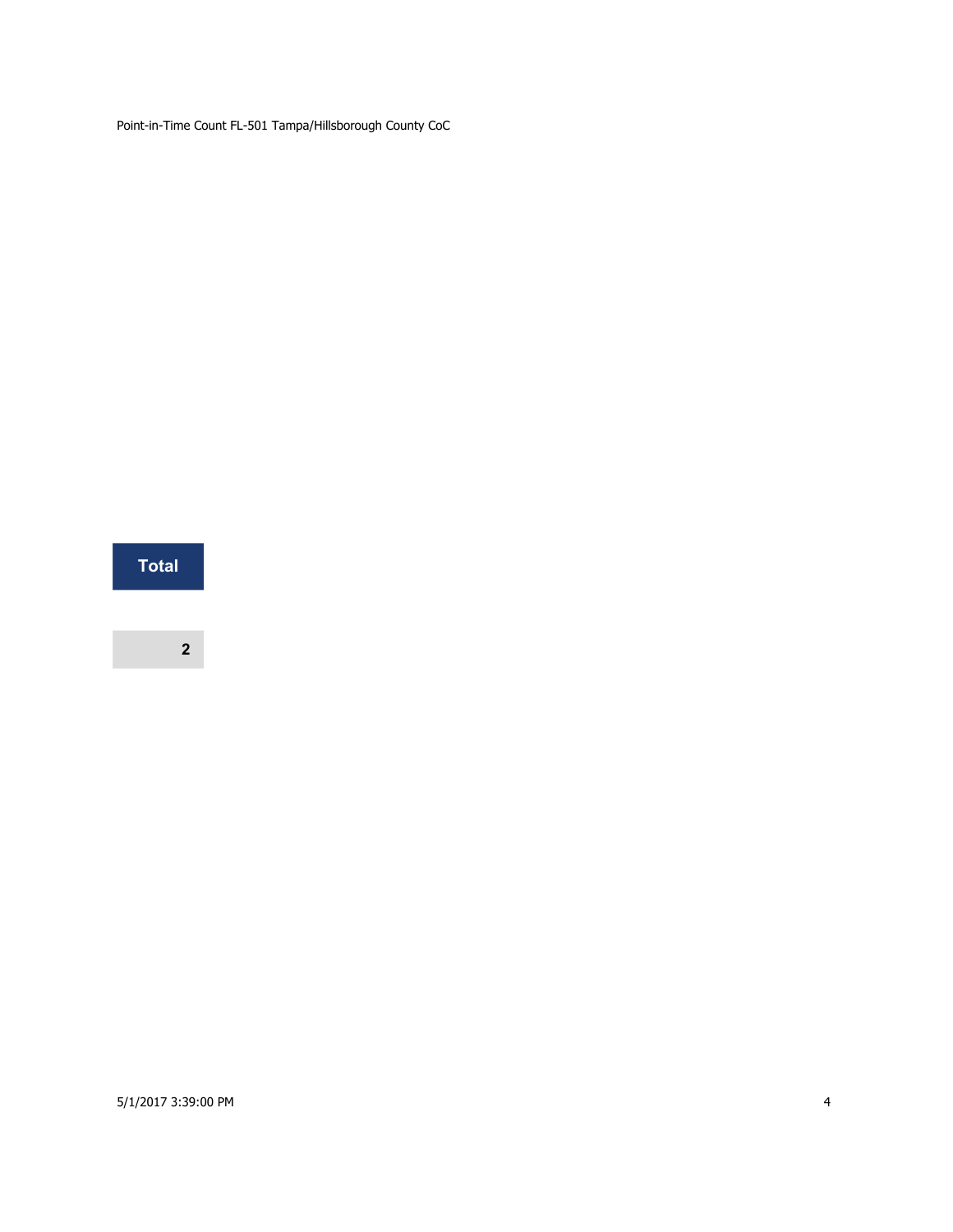# **Parenting Youth Households**

|                                                                                                    | <b>Sheltered</b> |              | <b>Unsheltered</b> | <b>Total</b> |
|----------------------------------------------------------------------------------------------------|------------------|--------------|--------------------|--------------|
|                                                                                                    | Emergency        | Transitional |                    |              |
| Total number of parenting<br>youth households                                                      | 17               | 12           | 0                  | 29           |
| Total number of persons in<br>parenting youth households                                           | 45               | 31           | $\bf{0}$           | 76           |
| Number of parenting youth<br>(youth parents only)                                                  | 17               | 12           | $\boldsymbol{0}$   | 29           |
| Number of parenting youth<br>(under age 18)                                                        | $\mathbf 0$      | $\mathbf 0$  | $\mathbf 0$        | $\bf{0}$     |
| Number of parenting youth<br>(age 18 to 24)                                                        | 17               | 12           | $\overline{0}$     | 29           |
| Number of children with<br>parenting youth (children<br>under age 18 with parents<br>under age 25) | 28               | 19           | $\mathbf 0$        | 47           |

| <b>Gender</b>                                     |             | <b>Sheltered</b> | <b>Unsheltered</b> | <b>Total</b> |
|---------------------------------------------------|-------------|------------------|--------------------|--------------|
| (parenting youth)                                 | Emergency   | Transitional     |                    |              |
| Female                                            | 17          | 12               | $\mathbf 0$        | 29           |
| Male                                              | $\mathbf 0$ | $\mathbf 0$      | $\mathbf 0$        | $\bf{0}$     |
| Transgender                                       | $\Omega$    | $\mathbf 0$      | $\mathbf 0$        | $\bf{0}$     |
| Don't identify as male,<br>female, or transgender | $\mathbf 0$ | $\mathbf 0$      | 0                  |              |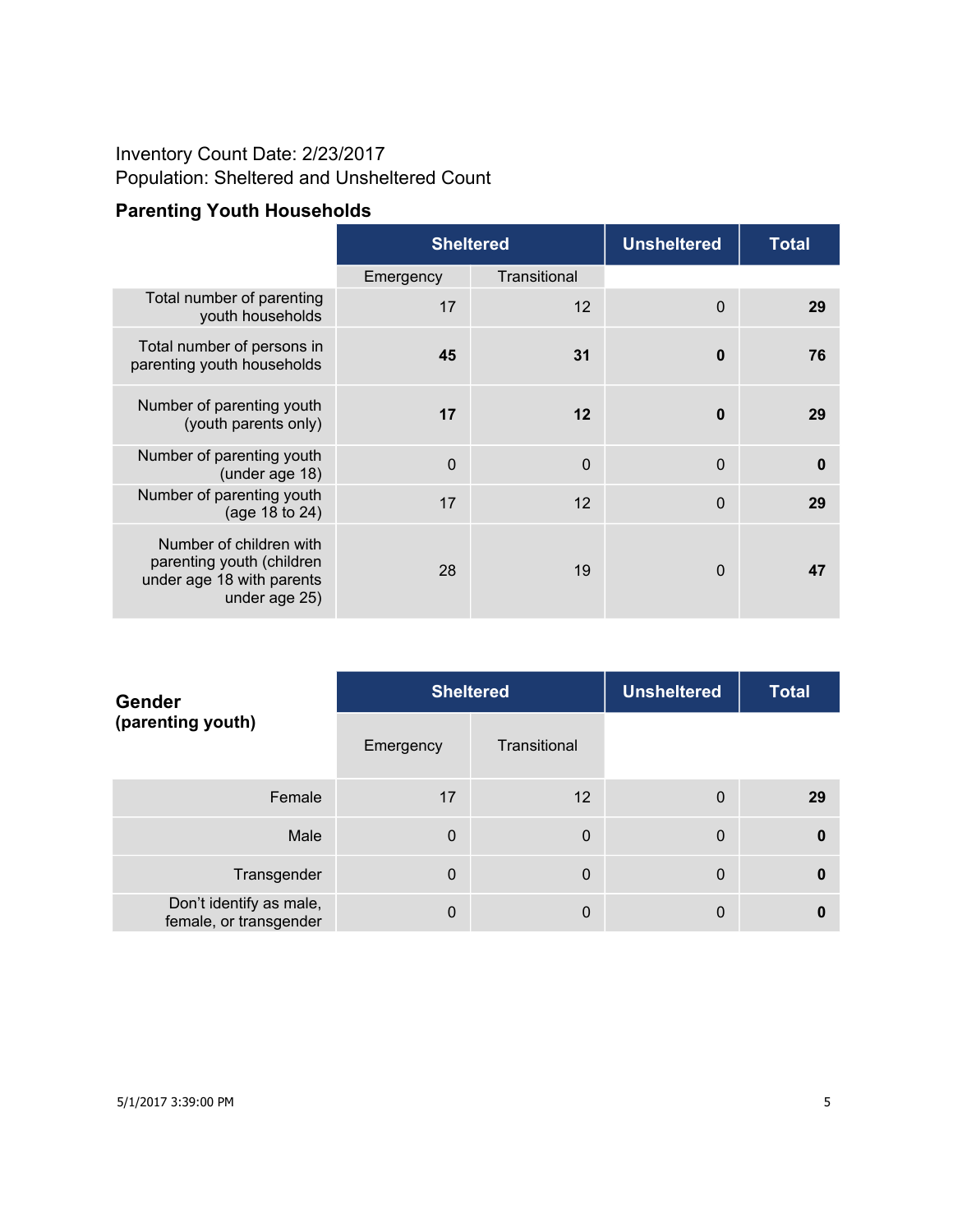| <b>Ethnicity</b>        |           | <b>Sheltered</b> | <b>Unsheltered</b> | <b>Total</b> |
|-------------------------|-----------|------------------|--------------------|--------------|
| (parenting youth)       | Emergency | Transitional     |                    |              |
| Non-Hispanic/Non-Latino | 13        | 11               | 0                  | 24           |
| Hispanic/Latino         | 4         |                  | 0                  | 5            |

| Race                                         | <b>Sheltered</b> |                | <b>Unsheltered</b> | <b>Total</b> |
|----------------------------------------------|------------------|----------------|--------------------|--------------|
| (parenting youth)                            | Emergency        | Transitional   |                    |              |
| White                                        | $\overline{4}$   | 3              | $\mathbf 0$        | 7            |
| <b>Black or African-American</b>             | 12               | 9              | $\mathbf 0$        | 21           |
| Asian                                        | $\Omega$         | $\overline{0}$ | $\overline{0}$     | $\bf{0}$     |
| American Indian or Alaska<br><b>Native</b>   | $\Omega$         | $\overline{0}$ | $\mathbf 0$        | 0            |
| Native Hawaiian or Other<br>Pacific Islander | $\Omega$         | $\mathbf 0$    | $\mathbf 0$        | 0            |
| <b>Multiple Races</b>                        |                  | $\mathbf 0$    | $\mathbf 0$        |              |

| <b>Chronically Homeless</b> |           | <b>Sheltered</b> | <b>Unsheltered</b> | Total |
|-----------------------------|-----------|------------------|--------------------|-------|
| (parenting youth)           | Emergency | Transitional     |                    |       |
| Total number of households  |           |                  | 0                  |       |
| Total number of persons     |           |                  | 0                  |       |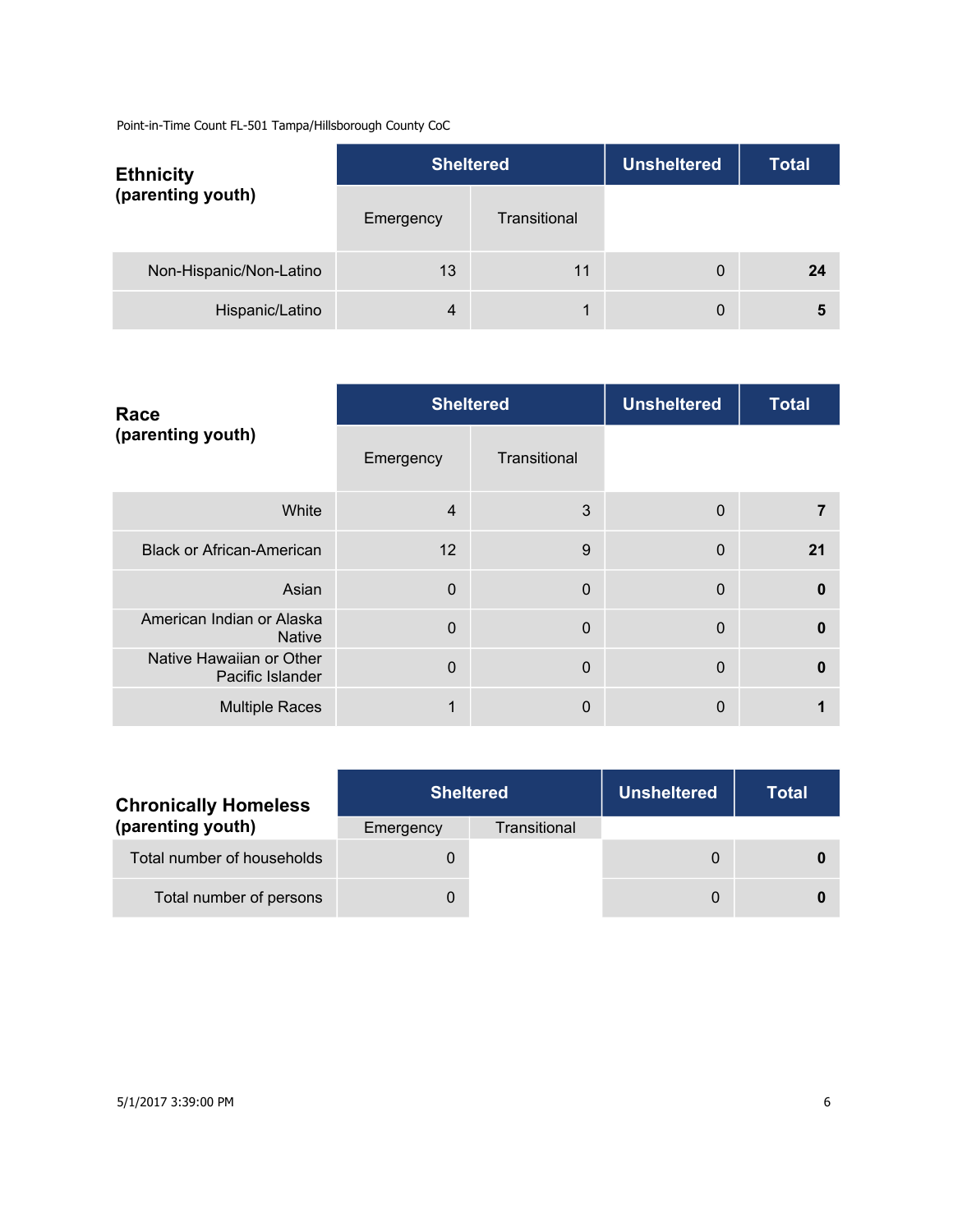#### **FL-501 2017 PIT COUNT CHRONICALLY HOMELESS**

#### **ALL PERSONS**

#### **Households with at least one Adult and one Child:**

| <b>Chronically Homeless</b> |           | <b>Sheltered</b> |
|-----------------------------|-----------|------------------|
|                             | Emergency | Transitional     |
| Total number of households  |           |                  |
| Total number of persons     |           |                  |

#### **Households with only Children:**

| <b>Chronically Homeless</b> | <b>Sheltered</b> |              |                         | Unsheltered | <b>Total</b> |
|-----------------------------|------------------|--------------|-------------------------|-------------|--------------|
|                             | Emergency        | Transitional | Safe Haven <sup>a</sup> |             |              |
| Total number of persons     |                  |              |                         |             |              |

#### **Households without Children:**

|                             | <b>Sheltered</b> |              |                         | Unsheltered | <b>Total</b> |
|-----------------------------|------------------|--------------|-------------------------|-------------|--------------|
| <b>Chronically Homeless</b> | Emergency        | Transitional | Safe Haven <sup>a</sup> |             |              |
| Total number of persons     | 53               |              |                         | 174         | 230          |

#### **Totals:**

|                             |           | <b>Sheltered</b> | <b>Unsheltered</b>      | Total |     |
|-----------------------------|-----------|------------------|-------------------------|-------|-----|
| <b>Chronically Homeless</b> | Emergency | Transitional     | Safe Haven <sup>a</sup> |       |     |
| Total number of persons     | 58        |                  |                         | 174.  | 235 |

#### **VETERANS**

#### **Veteran Households with at least one Adult and one Child:**

| <b>Chronically Homeless</b> | <b>Sheltered</b> |              | <b>Unsheltered</b> |  |
|-----------------------------|------------------|--------------|--------------------|--|
|                             | Emergency        | Transitional |                    |  |
| Total number of households  |                  |              |                    |  |
| Total number of persons     |                  |              |                    |  |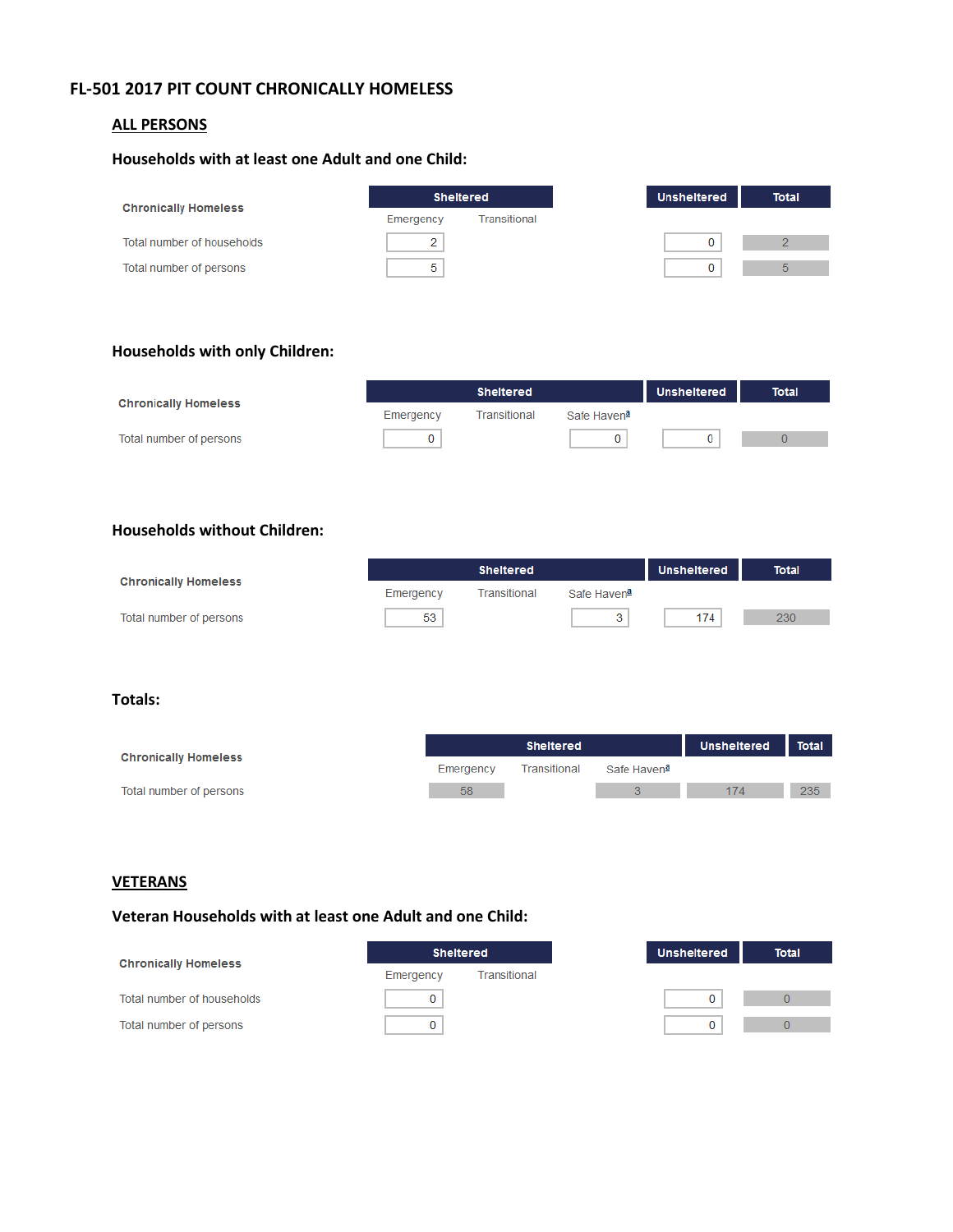#### **Veteran Households without Children:**

| <b>Chronically Homeless</b> |           | <b>Sheltered</b> | <b>Unsheltered</b>      | <b>Total</b> |    |
|-----------------------------|-----------|------------------|-------------------------|--------------|----|
|                             | Emergency | Transitional     | Safe Haven <sup>a</sup> |              |    |
| Total number of persons     |           |                  | o<br>۷                  | 17           | 28 |

#### **Veteran Totals:**

|                             |           | <b>Sheltered</b> | <b>Unsheltered</b>      | <b>Total</b> |    |
|-----------------------------|-----------|------------------|-------------------------|--------------|----|
| <b>Chronically Homeless</b> | Emergency | Transitional     | Safe Haven <sup>a</sup> |              |    |
| Total number of households  |           |                  |                         |              |    |
| Total number of persons     | 9         |                  |                         |              | 28 |

#### **YOUTH**

#### **Unaccompanied Youth Households:**

| <b>Chronically Homeless</b> |           | <b>Sheltered</b> | <b>Unsheltered</b>      | <b>Total</b> |                 |
|-----------------------------|-----------|------------------|-------------------------|--------------|-----------------|
|                             | Emergency | Transitional     | Safe Haven <sup>a</sup> |              |                 |
| Total number of persons     |           |                  |                         | ے            | $\sqrt{2}$<br>- |

#### **Parenting Youth:**

|                             |           | <b>Sheltered</b> |  |  |
|-----------------------------|-----------|------------------|--|--|
| <b>Chronically Homeless</b> | Emergency | Transitional     |  |  |
| Total number of households  |           |                  |  |  |
| Total number of persons     |           |                  |  |  |
|                             |           |                  |  |  |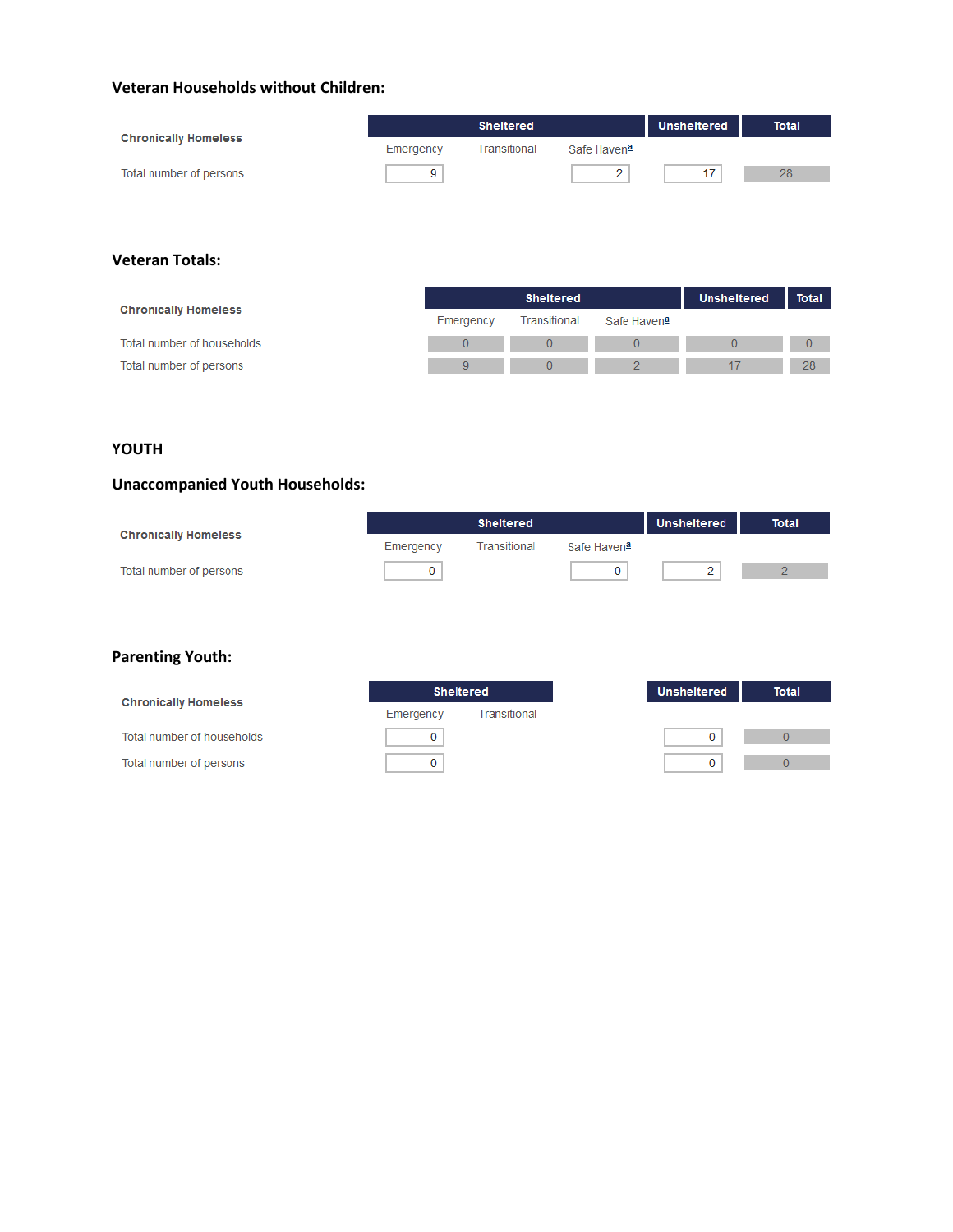# Point-in-Time Subpopulations Summary for FL-501 - Tampa/Hillsborough County CoC

Date of PIT Count: 2/23/2017

Population: Sheltered and Unsheltered Count

#### **Other Homeless Subpopulations**

|                                         |           | <b>Sheltered</b> | <b>Unsheltere</b><br>d | <b>Total</b> |     |
|-----------------------------------------|-----------|------------------|------------------------|--------------|-----|
|                                         | Emergency | Transitional     | Safe<br>Haven          |              |     |
| Adults with a Serious<br>Mental Illness | 111       | 23               | 6                      | 98           | 238 |
| Adults with a Substance<br>Use Disorder | 89        | 20               | 5                      | 44           | 158 |
| Adults with HIV/AIDS                    | 6         | 5                | 1                      | 1            | 13  |
| <b>Victims of Domestic</b><br>Violence  | 138       | 47               | $\mathbf 0$            | 80           | 265 |